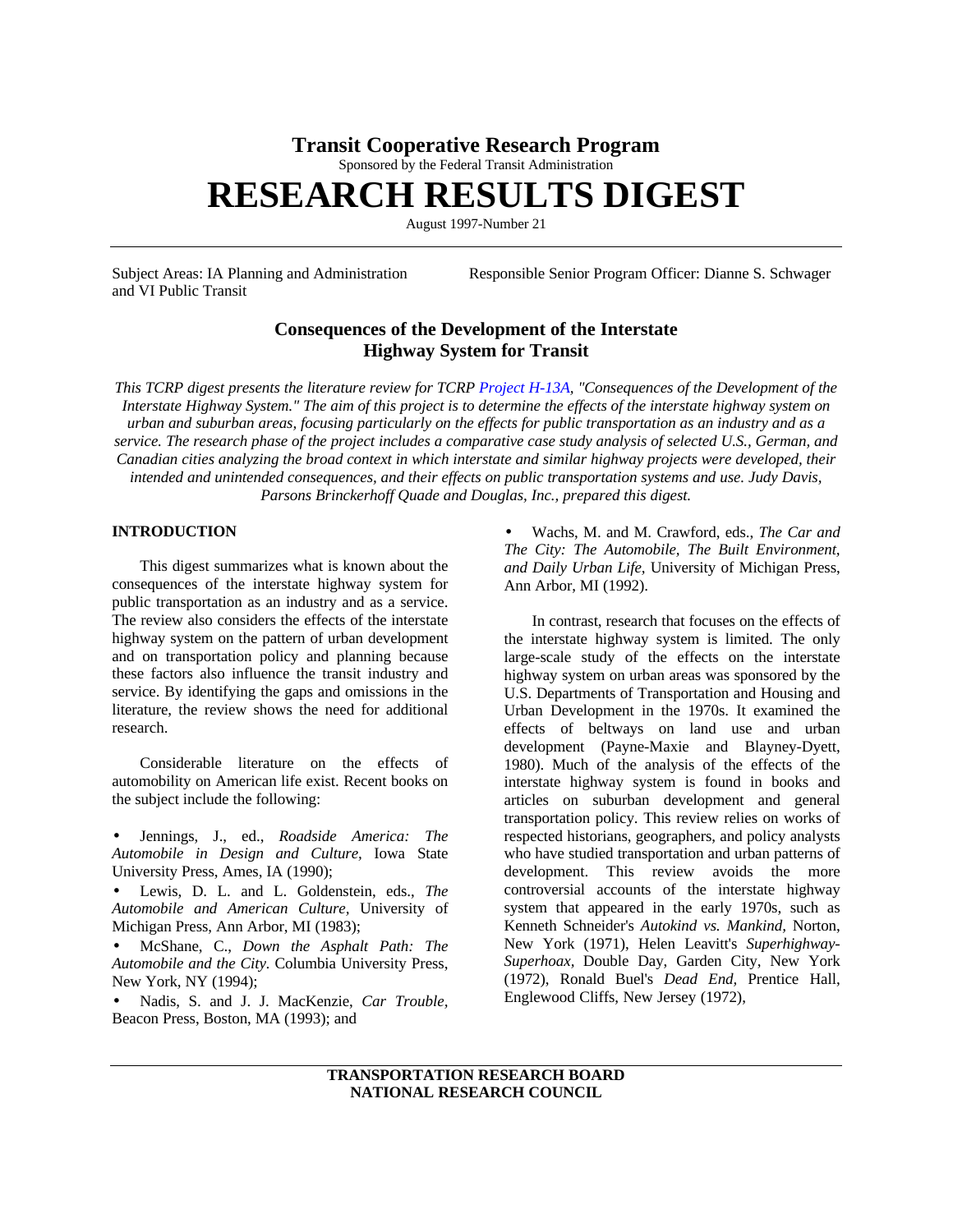# **CONTENTS**

#### **Introduction, 1**

# **1.1 Context of Urban Interstate Development, 3**

Highway Congestion Was the Urban Transportation Problem of the 1950s, 3 Transit Was Mostly a Private Business in the 1950s, 6 Early Urban Interstate Highway Planning Did Not Consider Broader Urban Issues, 6 Changing Nature of the Urban Transportation Problem, 6 Federal Government Becomes Involved in Transit Financing, 7 Coordinated Planning of Federally Funded Programs, 7 Conclusions About the Context of the Interstate Highway Program, 7

#### **1.2 Prototypes of Urban Form in the Interstate Highway Era, 8**

Fully Motorized Cities, 8 Weak-Centered Cities, 8 Strong-Centered Cities, 9 Traffic Limitation Cities, 9

# **1.3 Interstates and Transit in U.S. Cities, 9**

Reduced Competitive Advantage of Transit by Improving Automobile Travel, 9 Interstate Highways Changed Urban and Suburban Accessibility, 12 Conclusions About Interstate Highways and Transit in the United States, 14

#### **1.4 International Comparisons, 15**

United States, Australian, and European Comparisons, 15 European Cities Vary in Emphases on Transit and Highways, 15 Canadian Cities Have High Rates of Transit Use and Few Freeways, 17 Conclusions About International Comparison, 17

**1.5 Conclusions,** 18

## **References,** 20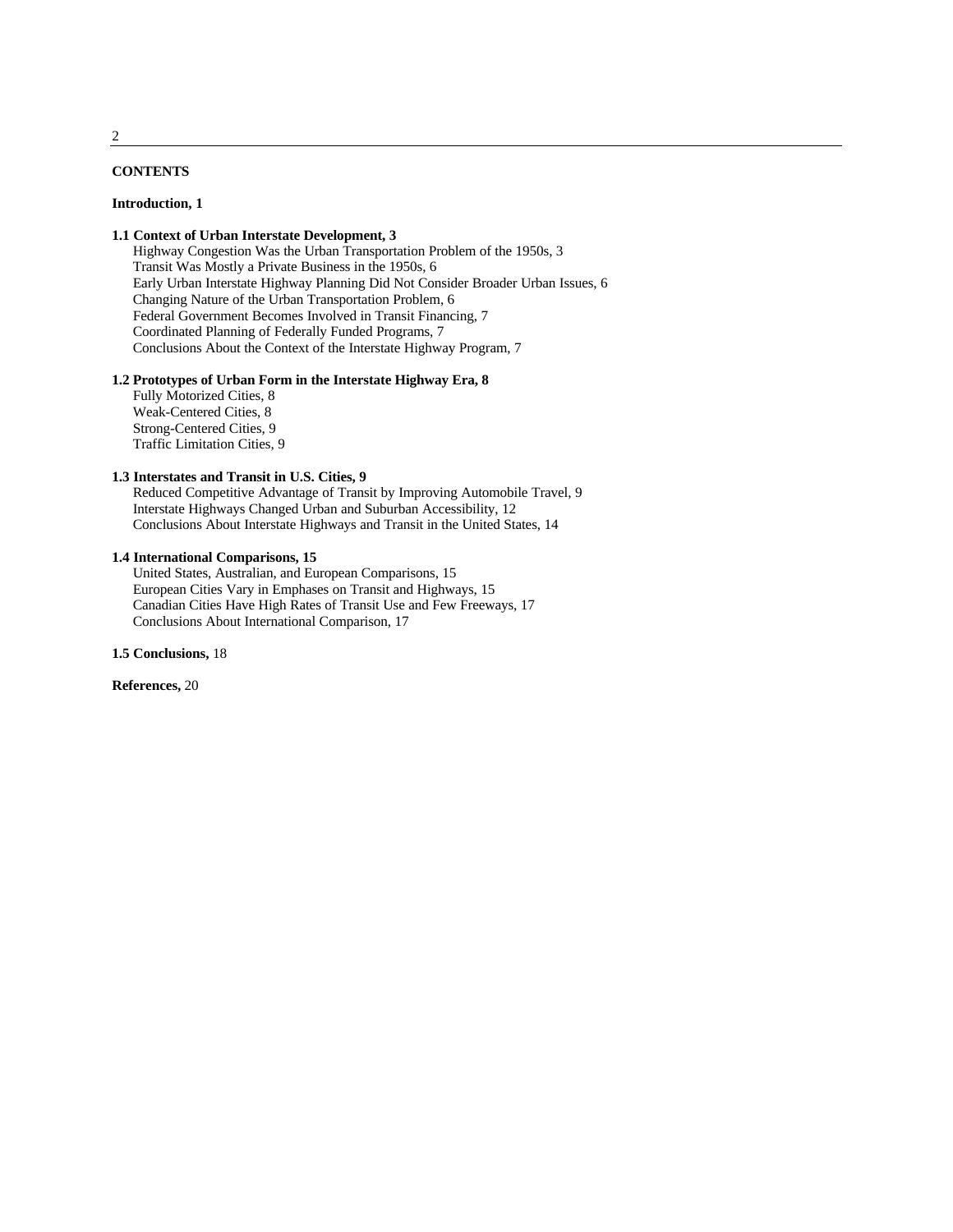A.Q. Mowbray's *Road to Ruin,* Lippencott, Philadelphia, Penn. (1972), and Emma Rothschild's *Paradise Lost,* Random House, New York (1973).

Some research has identified the effects the interstate highway system has had on nonmetropolitan development, including work by Humphrey and Sell (1975), Lichter and Fuguitt (1980), Briggs (1981), and Moon (1987). Improvements in travel had an effect on the people, economy, development patterns, and lifestyles of rural areas. But except on the urban fringe, these changes do not reflect the relationship between transit and interstate highways. This review, therefore, focuses on what happened in medium- to large-sized cities, including changes that occurred at their urban fringes. The two main positions about the effects of the interstate highway system on transit are as follows:

1. The interstate highway<br>system biased transportation biased transportation investments in favor of urban freeways, reducing transit's ability to compete with the automobile.

2. The interstate highway system facilitated the suburbanization of households and jobs, creating origins and destinations that were difficult for conventional transit to serve.

The literature makes it clear that the interstate highway system was only one of many factors supporting the trends of increased automobile use, suburbanization of population and jobs, and declining transit effectiveness. The difficulty for any research lies in sorting out the role of the interstate highway system relative to the other factors.

To understand the effects of the interstate highway system, Section 1.1 reviews the context in which the interstate highway system was developed and considers how that

context changed during the era of<br>interstate highway building interstate highway (19561980). Section 1.2 outlines four prototypes for major cities in the interstate highway era with varying patterns of freeways, transit, and land use. Section 1.3 presents evidence from the literature on how the interstate highway system has affected transit use in U.S. cities, and the types of cities that have developed around this system. Section 1.4 compares the experience with limited access highways and transit in U.S. cities with those in Canada, Australia, and Europe.

# **1.1 CONTEXT OF URBAN INTERSTATE DEVELOPMENT**

In 1956, Congress passed the Interstate Highway Act authorizing the largest public works project in the history of the country. The act authorized 40,650 mi (later expanded to 42,796 mi) of Interstate and National Defense Highways to be built by 1972 and provided \$24.8 billion in funds for the period from 1957 to 1969. Economic growth during the 1950s made financing a large, peacetime public works project feasible (Altshuler et al. 1981).

One innovation of this act was treating the interstate highway system as a single project with multiple-year funding. Previously, Congress had provided aid for highways on an annual or biannual basis in varied amounts depending on the federal budget, the need to provide jobs, and other factors (Federal Highway Administration 1977).

A second innovation was the method of funding. The Highway Trust Fund Act, passed simultaneously with the Interstate Highway Act, designated all federal gas and other vehicle-related taxes to highway construction and maintenance. Previously, these funds had been deposited in the general fund and highway federal-aid dollars were

apportioned from the general fund. The federal designation of funds followed the practices of many states that had designated gas taxes exclusively for highway use. Highway advocates were thus able to argue that users paid for the construction of these projects (Federal Highway Administration 1977, Dunn 1981).

Table 1 summarizes the chronology of legislation relating to interstate highway building from 1944, when the system was first authorized, to 1980, when the system was 95 percent complete. Changes in policies during the interstate highway era affected the construction of interstate highway system and the nature of transit systems.

# **Highway Congestion Was the Urban Transportation Problem of the 1950s**

In the 1950s, the public and elected officials considered highway congestion the main urban transportation problem. Rapid growth of automobile ownership and the suburbanization of the population produced congestion in central business districts (CBDs) and on the routes to and from them during peak periods. Cities and counties tried to reduce this congestion by expanding arterial streets and building expressways and parkways. The new and expanded facilities, however, encouraged more suburban growth and rapidly became congested. As a result, limited-access, high-speed free-ways were proposed as a solution to congestion.

Highways were regarded as a public good that should be built and maintained by government to serve the most "democratic" of transportation choices-the automobile (Foster 1992). Federal funds for highway construction were first authorized in 1916. However, prior to the interstate highway era, most federal and state transportation funds were spent on rural roads. Urban highways were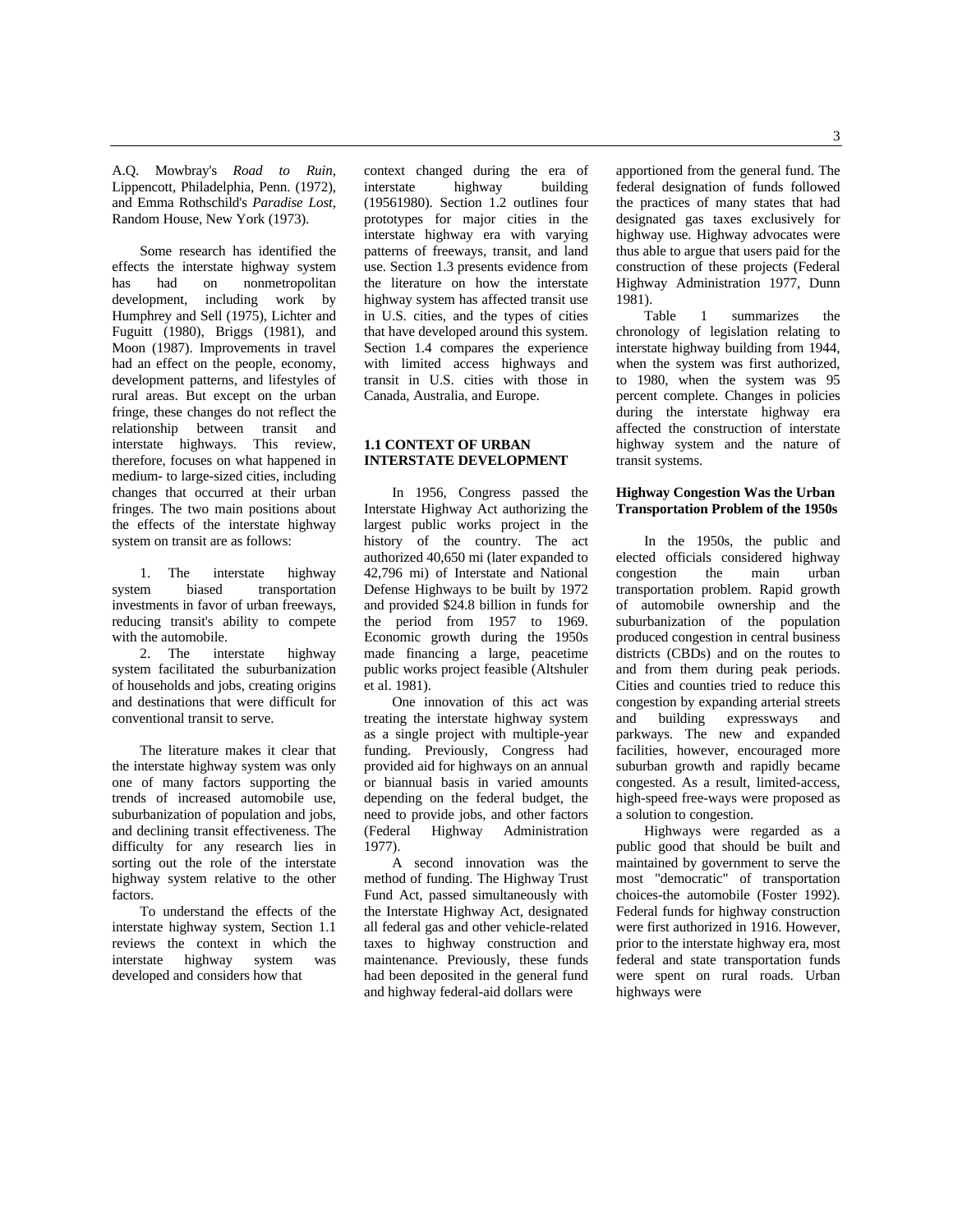# **TABLE 1 Chronology of federal legislation on interstate highways, transit, and the environment during interstate highway building years, 1944-1980**

| Transit<br>Environmental<br>Year<br><b>Interstate Highways</b>           |  |
|--------------------------------------------------------------------------|--|
| Federal-Aid Highway Act authorized<br>1944                               |  |
| Interstate Highway System, but no                                        |  |
| funding designated.                                                      |  |
| Federal-Aid Highway Act authorized<br>1956                               |  |
| 41,000 miles of National System of                                       |  |
| Interstate and Defense Highways to be                                    |  |
| built by 1972.                                                           |  |
| Authorized spending \$24.8 billion                                       |  |
| from 1957 to 1969.                                                       |  |
| Increased federal share of program to                                    |  |
| 90%.                                                                     |  |
| The Highway Revenue Act increased                                        |  |
| gas and other motor vehicle taxes and                                    |  |
| created the Highway Trust Fund by                                        |  |
| earmarking gas, tire, and truck/bus                                      |  |
| weight taxes solely for highway                                          |  |
| construction and maintenance.                                            |  |
| Housing Act of 1961 authorized<br>1961                                   |  |
| \$50 million in low-interest loans                                       |  |
| for transit projects, \$25 million                                       |  |
| for demonstration projects, and                                          |  |
| a study of transit needs.                                                |  |
| Federal-Aid Highway Act mandated<br>1962                                 |  |
| metropolitan planning to receive urban                                   |  |
| highway funds.<br>Urban Mass Transit Act of 1964                         |  |
| 1964                                                                     |  |
| authorized capital grants for up                                         |  |
| to two-thirds of the net project<br>costs of constructing,               |  |
| reconstructing, or acquiring                                             |  |
| mass transit facilities.                                                 |  |
| Section 4(f) of the Federal-Aid<br>Amendments to the Urban<br>1966       |  |
| Highway Act prohibited building<br>Mass Transit Act added federal        |  |
| federally funded highways in parks,<br>assistance for planning,          |  |
| wildlife refuges, and historic sites<br>engineering, and design needed   |  |
| unless there were no other reasonable<br>to apply for capital grants and |  |
| alternatives.<br>authorized a study of new                               |  |
| transportation systems.                                                  |  |

4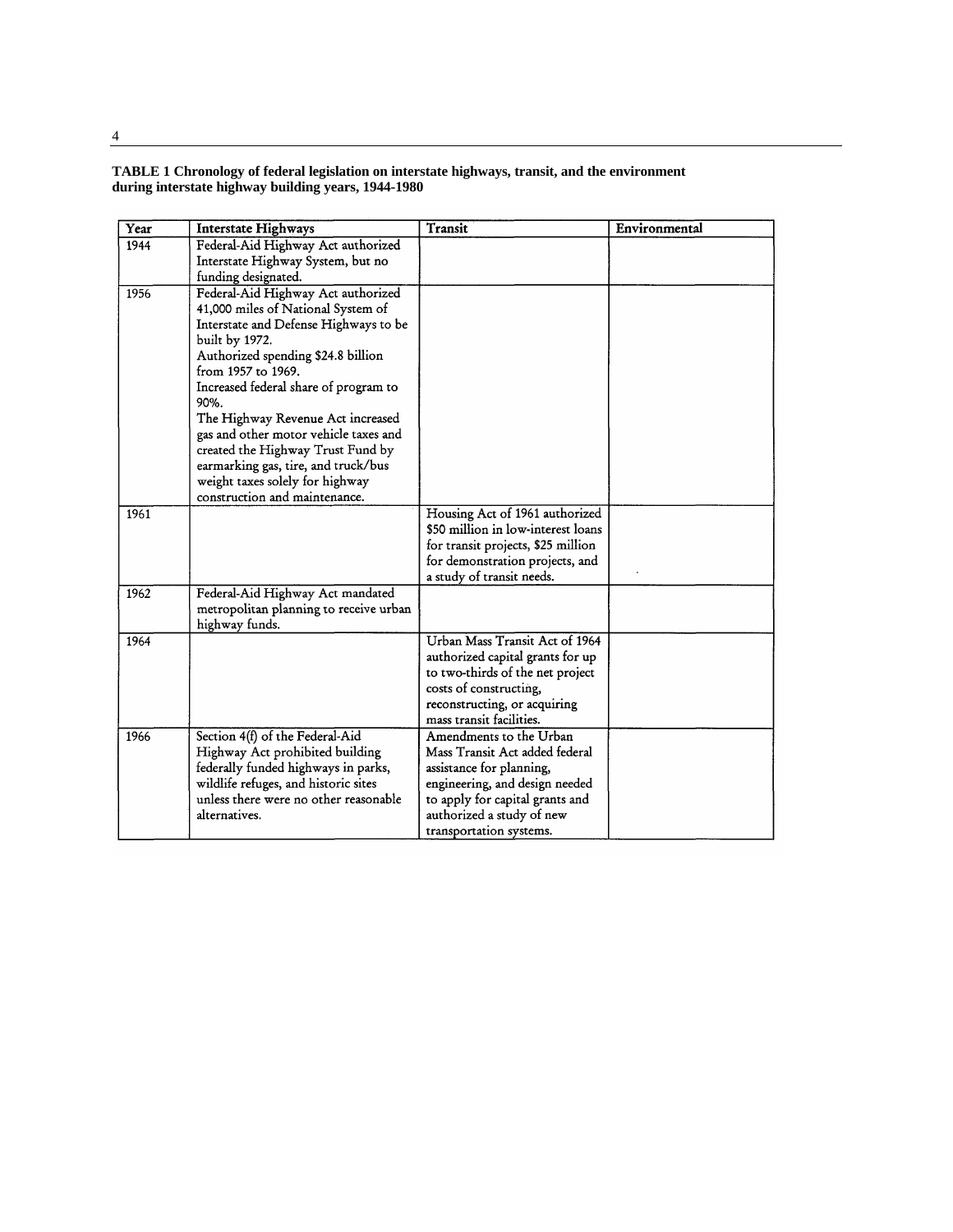# **TABLE 1 Chronology of federal legislation on interstate highways, transit, and the environment during interstate highway building years, 1944-1980 (cont.)**

| Year | <b>Interstate Highways</b>               | Transit                          | Environmental               |
|------|------------------------------------------|----------------------------------|-----------------------------|
| 1969 |                                          |                                  | National Environmental      |
|      |                                          |                                  | Protection Act required an  |
|      |                                          |                                  | Environmental Impact        |
|      |                                          |                                  | Statement (EIS) for all     |
|      |                                          |                                  | federally funded actions    |
|      |                                          |                                  | that would significantly    |
|      |                                          |                                  | affect environment.         |
| 1970 | Federal-Aid Highway Act required states  | Urban Mass Transit               | Clean Air Act               |
|      | to consult with local officials on urban | Assistance Act established a     | Amendments                  |
|      | highway projects. It also required more  | long-term federal                | required states to develop  |
|      | attention to social, economic, and       | commitment to transit            | state implementation plans  |
|      | environmental factors.                   | projects with multi-year         | (SIPs) for nonattainment    |
|      |                                          | commitments to projects.         | areas. The preparation and  |
|      |                                          |                                  | review of these plans often |
|      |                                          |                                  | occurred outside the        |
|      |                                          |                                  | traditional transportation  |
|      |                                          |                                  | planning process.           |
| 1973 |                                          | Federal-Aid Highway Act          |                             |
|      |                                          | authorized substitution of       |                             |
|      |                                          | mass transit projects for        |                             |
|      |                                          | interstate highway projects      |                             |
|      |                                          | with an 80% federal match.       |                             |
|      |                                          | Transit dollars came from the    |                             |
|      |                                          | general fund, not the            |                             |
|      |                                          | Highway Trust Fund.              |                             |
| 1974 |                                          | National Mass                    |                             |
|      |                                          | <b>Transportation Assistance</b> |                             |
|      |                                          | Act authorized federal           |                             |
|      |                                          | assistance for transit           |                             |
|      |                                          | operations (50% federal          |                             |
|      |                                          | match, local tax support         |                             |
|      |                                          | required).                       |                             |
| 1976 | Federal Aid Highway Act allowed          |                                  |                             |
|      | substitution of other highway projects   |                                  |                             |
|      | for interstate highway projects.         |                                  |                             |
| 1977 |                                          |                                  | Clean Air Act               |
|      |                                          |                                  | Amendments required that    |
|      |                                          |                                  | states review SIPs. Many    |
|      |                                          |                                  | urban areas required to     |
|      |                                          |                                  | develop transportation      |
|      |                                          |                                  | control measures.           |
| 1978 | Surface Transportation Act for the first | Surface Transportation Act       |                             |
|      | time combined funding for highways and   | expanded federal transit         |                             |
|      | transit in one measure.                  | operating assistance.            |                             |

Sources: Jones 1985, Weiner 1992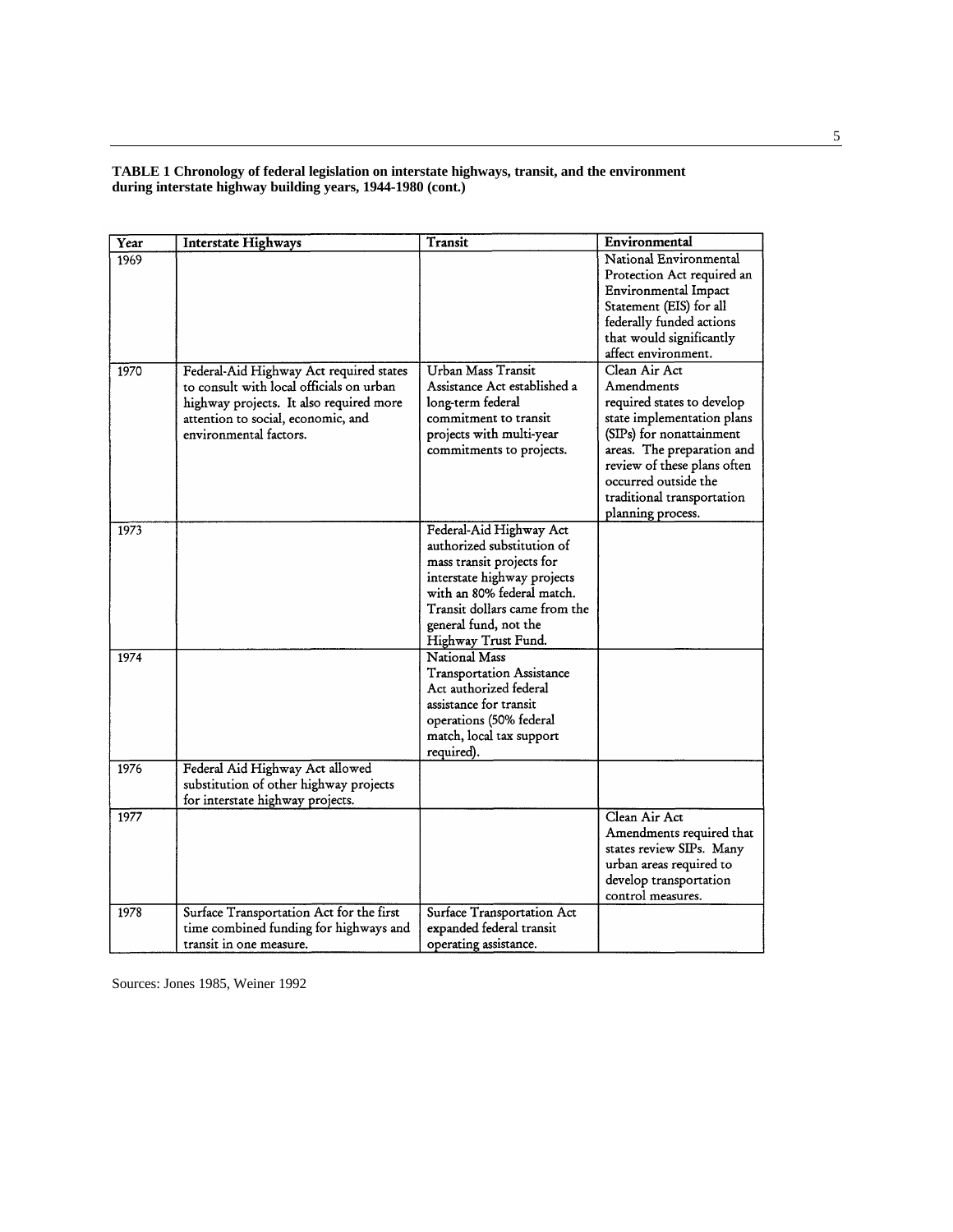regarded as local routes that should be funded locally. The first federal funding for urban roads was approved as public works projects during the Depression more to provide jobs than to deal with urban transportation issues. The Federal-Aid Highway Act of 1944 was the first highway act to provide funds dedicated to urban highways (Kemp and Cheslow 1976).

The interstate highway system was authorized by Congress in 1944 to connect regions and major metropolitan areas (see Table 1). Congress, however, did not provide special funds for interstate highways, and few were built (Owens 1966). Prior to 1956, there was long debate about whether interstate highways should go around or through urban areas. The Automobile Manufacturers Association (AMA) was a major supporter of interstate highways within cities. The AMA commissioned a report by Wilbur Smith and Associates (1961) on cities and highways, *Future Highways and Urban Growth.* This report laid out the reasons for building interstate highways in cities.

The Wilbur Smith report pointed out that the largest future market for automobiles was in cities. Not only were urban areas the most rapidly growing parts of the country, but many urban households did not yet own automobiles. The report contended that CBDs needed radial freeways to survive and that express buses on these freeways were the transit of the future. The AMA also argued freeways were needed in cities for civil defense purposes. The civil defense argument that freeways would help people leave the city in the event of a nuclear attack helped convince Congress that federal dollars should be spent on "local" projects like urban highways (Schwartz 1962, St. Clair 1986, Flink 1988).

#### **Transit Was Mostly a Private Business in the 1950s**

In contrast to highways, transit was viewed as a profit-making, taxpaying business. In 1960, only 38 cities had publicly owned and operated transit systems. All but seven of these covered operating expenses with fares, and the industry as a whole made a profit after taxes (Jones 1985, St. Clair 1986, Smerk 1991).

The popular view was that transit was a dying industry except in the largest cities. In fact, 194 mediumsized cities did lose their transit service between 1954 and 1963. Except for the peak during the wartime years, ridership had been declining since the late 1920s (Hinton 1985). Private transit companies were surviving but not doing well. Regulations on service, routes, wages, and other operating conditions made it difficult for them to make a profit. Companies were not replacing aging equipment and facilities. As a result, service was often unreliable and uncomfortable Jones 1985).

#### **Early Urban Interstate Highway Planning Did Not Consider Broader Urban Issues**

At the beginning of the interstate highway era, highway planning was largely done by engineers seeking lowcost, gentle curving routes. Interstate highways were built to rural standards so high speeds could be safely maintained at all times. This required more land than other types of highway design. Urban interstate highways were often planned by state highway agencies with little consideration for broader metropolitan area plans.

When selecting routes, transportation agencies consulted with mayors, other public officials,

and major institutions, but rarely with the public. Social and environmental concerns played little role in decisionmaking. Lower-cost routes often went through poor neighborhoods and city parks. The disruptions were greatest in the inner cities where many homes and businesses were displaced by these massive projects. In the suburbs, interstate highways could often be built on undeveloped or partially developed land, causing less disruption to established patterns of living (Altshuler et al. 1981, Flink 1988, Rose 1990).

# **Changing Nature of the Urban Transportation Problem**

Congestion continued to be an issue in the 1960s and 1970s. However, attention was also given to the decline of transit, the disruptions of urban freeway building, and automobile safety. Later, concerns about environmental and energy issues increased as the nation celebrated Earth Day and responded to the Organization of Petroleum Exporting Countries (OPEC) oil embargoes. Transit financing became an issue as more and more systems became publicly owned, and state and local governments sought funds to maintain and expand service. As automobile use increased, concern about the mobility of people without cars became more significant (Altshuler et al. 1981, Smerk 1991).

The environmental movement emerged in the late 1960s and early 1970s. The National Environmental<br>Policy Act of 1969 required Act of 1969 required environmental impact statements for federally funded projects with major impacts. This changed the rules for planning interstate highways. The Clean Air Act Amendments of 1970 required that states develop state implementation plans (SIPs) for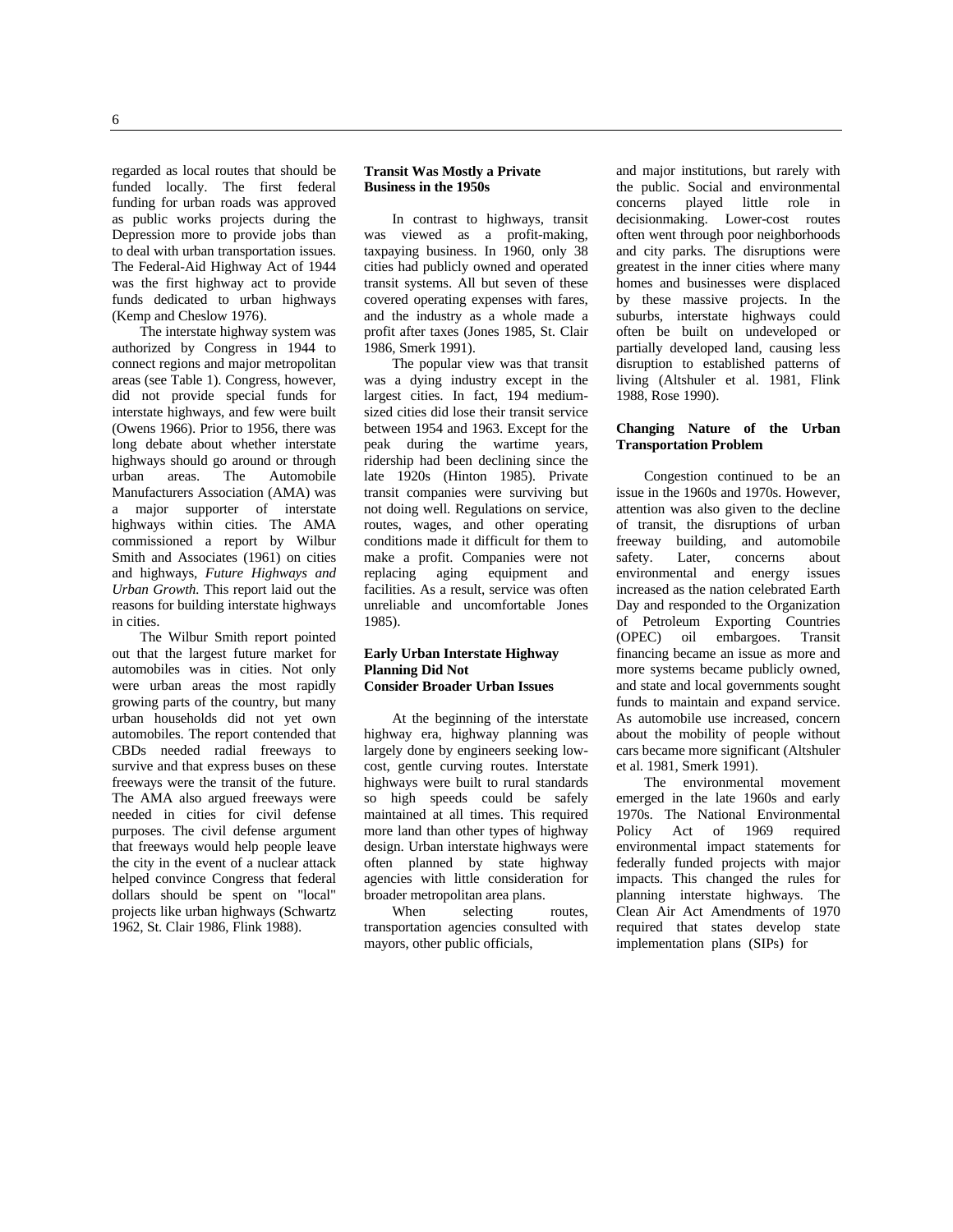nonattainment areas. As a result, airquality agencies became involved in transportation issues (Weiner 1992).

Freeway revolts had erupted in 12 cities by 1970. What began as reactions of the people directly affected by the disruption of massive highway projects on neighborhoods and communities, snowballed and became a rallying cry for civil rights activists, environmentalists, urban neighborhood preservationists, and downtown business groups. Many groups feared that interstate highways aided growth in the suburbs and fostered downtown and urban neighborhood decline Jones 1985, Kemp and Cheslow 1976, Dunn 1981). Eventually, the freeway revolts resulted in the withdrawal of some interstate projects and the substitution of other transportation projects. In 1973, the rules were changed to allow transit projects to be substituted for interstate highway projects that were not considered essential for the system. In 1976, the rules became even more flexible, allowing some interstate funds to be expended on other highway projects (Weiner 1992, Edner and Arrington 1985).

# **Federal Government Becomes Involved in Transit Financing**

In the 1960s and 1970s, transit was embraced by many groups as a solution to the problems of central city decline, urban poverty, environmental degradation, suburban sprawl, and transportation for the elderly. These groups began lobbying for federal support for transit. The Housing Act of 1961 included the first support for urban transit by authorizing \$75 million for demonstration projects and loans. It also authorized a study of transit needs. Lyle C. Fitch and Associates wrote *Urban Transportation and Public Policy* in 1964 for Congress. This report established the case for federal capital assistance for mass transit and

contended that transportation investments were distorted by federal and state aid that favored highways. The federal government needed to get involved in transit financing to solve an urgent urban problem, to complement other federal urban efforts, and to balance federal spending on urban highways. Lyle C. Fitch and Associates recommended federal matching grants or loans for state and local agencies for capital improvements for transit.

The Urban Mass Transit Act of 1964 enacted many of these recommendations by authorizing the first federal capital grants for transit. A long-term federal commitment to transit was made in 1970 when multiyear projects were authorized. Cities used federal funds to help acquire private transit systems and to improve and expand these systems. Federal assistance for transit operations began in 1974 (Altshuler et al. 1981, Weiner 1992).

Transit ridership increased in the 1970s for the first time in the post-World War II period as a direct result of improvements in urban transit. However, the large-scale federal, state, and local subsidies required to obtain this improvement raised many concerns about the efficiency of transit (Smerk 1991).

# **Coordinated Planning of Federally Funded Programs**

As the number of federal programs addressing urban issues expanded to include urban interstate highways, transit projects, urban renewal, and model cities, the federal government saw a need for coordination at the metropolitan level to avoid duplication of effort or contradictory programs.

The federal government promoted regional cooperative efforts such as clearinghouses for federal grants and metropolitan planning organizations (MPOs) for transportation

planning. Federal legislation required joint planning of highways and transit after 1973 (Smerk 1991, Weiner 1992).

# **Conclusions About the Context of the Interstate Highway Program**

Throughout the interstate highway building era, there was a focus on planning and building the interstate segments that often downplayed examination of other possible solutions to congestion. The federal funds<br>available exclusively for the exclusively construction of interstate highways encouraged their construction as the way to meet urban transportation needs. A decade later, the provision of federal capital assistance without operating assistance for transit encouraged bus purchases and construction of rail systems, but no changes occurred in scheduling, routing, or transit management (Kemp and Cheslow 1976, Altshuler et al. 1981, Jones 1985).

Many cities used the designated federal funds to build extensive radial and beltway interstate highways. These large-scale projects created massive disruptions in developed areas. In the late 1960s and early 1970s, increased activism supporting neighborhood preservation, downtown revitalization, social and economic development for minorities, and environmental concerns combined with the disruptions of interstate highway building to change attitudes and laws affecting the interstate highway system. At the same time, public opinion changed from viewing transit as a private enterprise to seeing it as a solution to various other urban problems, including congestion. Public agencies acquired failing private transit companies, and the federal government became involved in subsidizing transit through the newly created Urban Mass Transit Administration. Changes in public attitude led to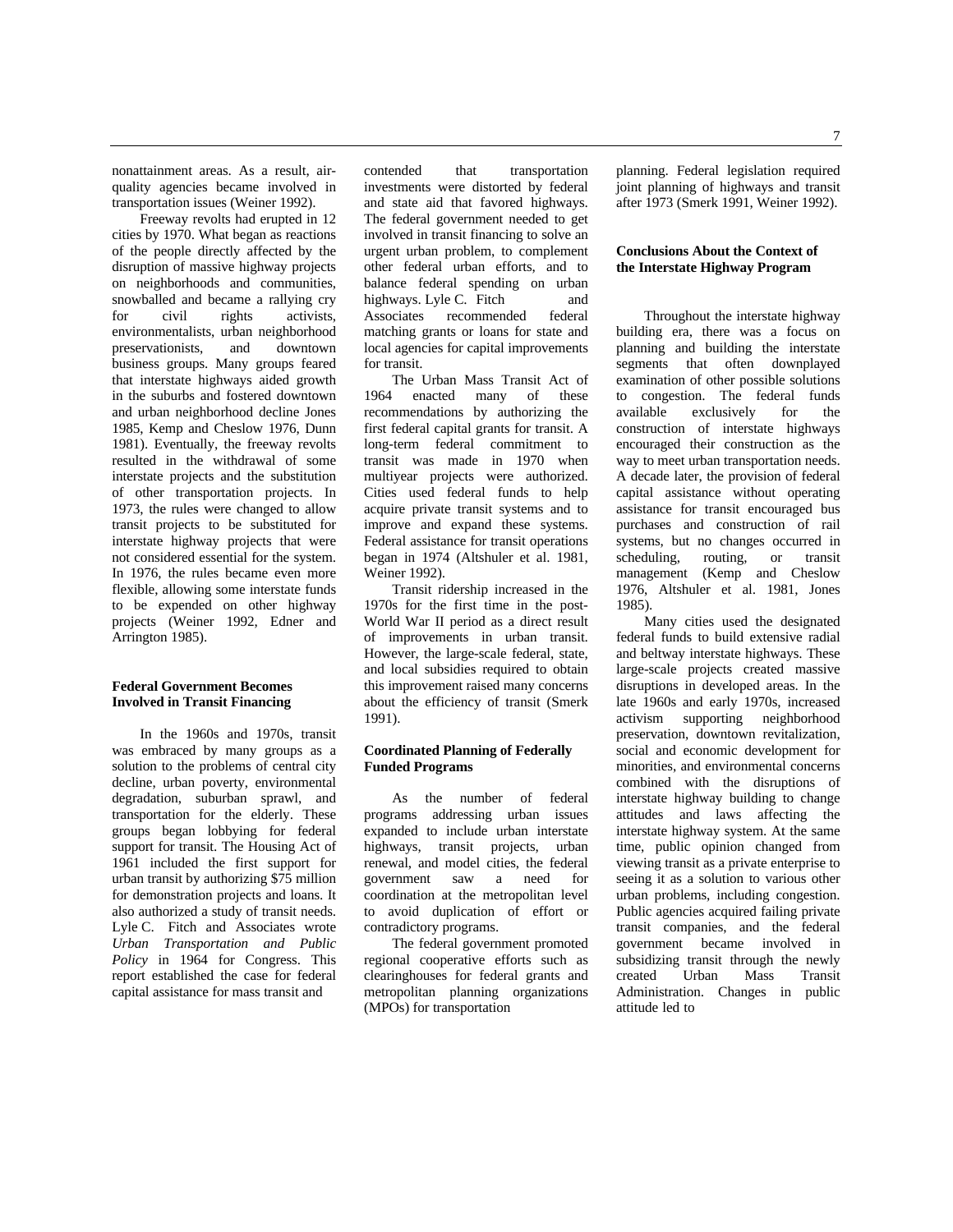changes in federal policy, including the following:

• Halting the construction of urban interstate highway segments and delaying the completion of others for years;

Substituting transit and other highway projects for interstate highway projects;

• Shifting urban highway decisionmaking from state highway departments to newly created MPOs;

• Using an interdisciplinary approach to transportation planning that considered the social, economic, and<br>environmental impacts of environmental transportation investments;

• Establishing public ownership and operation of most transit systems;

• Granting new federal, state, and local subsidies for transit; and

• Giving transit and highways separate federal agencies and rules.

These changes-in transit financing,<br>portation planning rules, transportation planning rules, environmental legislation, and public perceptions of transportation problemsaffect the evaluation of the relationship between the interstate highway system and transit. This relationship is not a simple one because the context in which it was formed was also changing. In addition, as the international comparisons later in this digest show, while U.S. cities were<br>building interstate highways, highways, governments and citizens in other countries were making decisions about urban highway and transit investments that diverged from the American point of view. Their investments reflect different attitudes and policies toward urban development, transit, and highways.

# **1.2 PROTOTYPES OF URBAN FORM IN THE INTERSTATE HIGHWAY ERA**

In *Great Cities and Their Traffic,* Thomson (1977) identified five prototypical

ways in which cities could develop, depending on the nature of their investments in highways and transit and their land use policies. Of these prototypes, one applies mainly to large cities in Asia, South America, and Africa, but four are applicable to cities in the United States and to other developed countries. Although Thomson wrote this book, on the basis of his observations of cities around the world, nearly 20 years ago, the prototypes he developed reappear with minor variations in regional visions in the United States and Canada today. Thus, these prototypes are relevant to an examination of the relationship between the interstate highway system and transit systems.

Thomson's four types of cities, listed from most to least accommodating to the automobile, are as follows:

- Fully motorized cities,
- Weak-centered cities,
- Strong-centered cities, and
- Traffic limitation cities.

# **Fully Motorized Cities**

Fully motorized cities are designed to ensure the free flow of automobile traffic. Small cities (200,000 to 300,000 people) can retain a traditional city center and be fully motorized. However, in larger cities there would be too much congestion if a substantial amount of employment were located in a dominant center. Therefore, a large, fully motorized city must have multiple centers or a dispersion of activities. Thomson theorized that the ideal form for a fully motorized city is a grid system with freeways forming the primary network connecting dispersed centers.<br>Secondary roads move traffic, Secondary roads move including buses, between the freeway corridors while distributor and access roads provide access to jobs, shopping, recreation,

and homes. Thomson identified Los Angeles, Detroit, Denver, and Salt Lake City as examples of fully motorized cities where private motor vehicles are the primary mode of travel. Since the 1970s, three out of four of these cities have retrofitted their cities with rail systems as part of a strategy to strengthen the city's center.

#### **Weak-Centered Cities**

Weak-centered cities have a CBD that retains many of the cultural and<br>economic functions traditionally traditionally associated with city centers. Because the city center is too large for all workers to arrive by car, it depends on transit for a substantial share of commuters. These cities have, commuters. These cities however, built radial and beltway freeways whose intersections are attractive locations for industrial and commercial development and result in a multiplicity of centers. Hence, a tension exists between retaining the CBD as the center of the region and letting it become one of many centers, thereby becoming a fully motorized city. Maintaining CBD primacy requires policies that encourage (1)

development in the center and discourage it elsewhere and (2) investments in a commuter transit system to the city center. Thomson listed Melbourne, Copenhagen, San Francisco, Chicago, and Boston as examples of weak-centered cities in the 1970s.

While the U.S. cities on this list of weak-centered cites may have been weakly centered compared to cities in other countries in the 1970s, they are some of the more strongly centered cities in the United States in the 1990s. All three have extensive rail and bus transit systems serving the CBD. All had extensive growth in CBD office space in the 1980s. Countering this centralization, suburban activity centers or edge cities have also developed in these regions. Cities like Cleveland and Kansas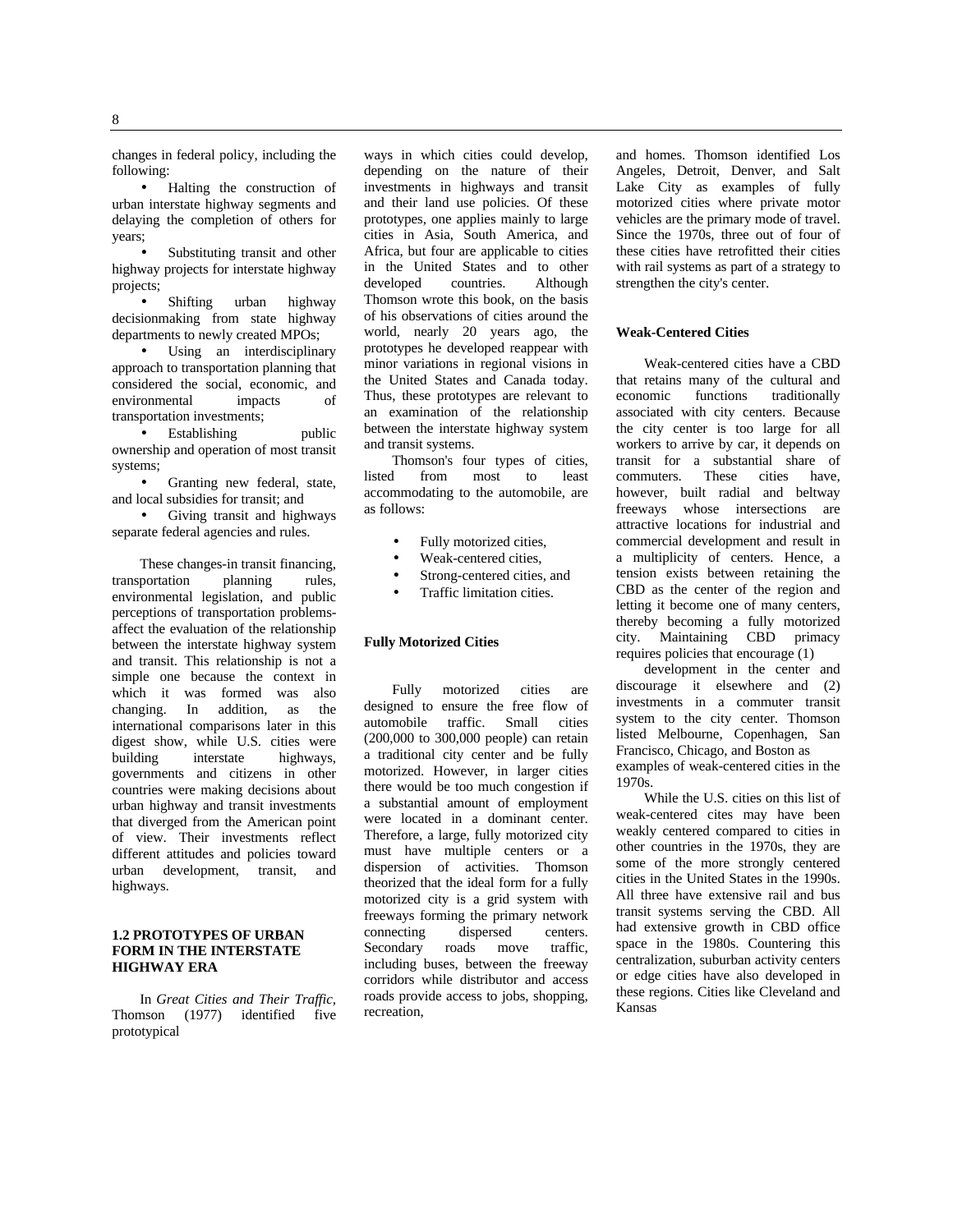City, where the central city has declined relative to the rest of the region, are probably better examples of weak-centered cities today.

#### **Strong-Centered Cities**

Strong-centered cities have retained the city center as the heart of the region. The center is supported by radial freeways and high-capacity transit that make the city center the most accessible place in the region. There are no beltways that confer the<br>same regional accessibility at same regional accessibility at interchanges that occurs in the city center. Instead, small subcenters develop along the radial transportation routes to serve local markets and use the labor force from nearby areas for non-central functions. Cities can remain strongly centered only as long as the quality of peak-period transit is roughly equal to that of peak-period driving. Without this balance between transit and automobile use, pressure would mount to move functions out of the CBD to locations where automobile access would be better. Thomson considered Paris, Tokyo, New York, Athens, Toronto, Sydney, and Hamburg examples of strong-centered cities in the 1970s.

#### **Traffic Limitation Cities**

Traffic limitation cities are designed to minimize the need to travel by private automobile. These cities have a hierarchy of centers ranging from neighborhood centers to the CBD that provide goods and services to ever larger parts of the region. Major subregional centers are linked to each other and to the city center with high capacity transit. Thus, most travel can be made by walking to a nearby center or using transit to reach a higher order center. Automobile use is also restrained with high parking charges and priority systems for transit, bicycles,

and pedestrians. Freeways serve mainly as a means of leaving the city for the countryside or other cities and are only built near the region's edge. Automobile traffic in the core of the city uses arterials. According to Thomson, traffic limitation cities of the 1970s included London, Singapore, Hong Kong, Stockholm, Vienna, Bremen, and Goteborg. As the TCRP Project H-1 research reported, Ottawa-Carleton and Vancouver in Canada and Curitiba in Brazil have become traffic limitation cities (Parsons Brinckerhoff et al. 1996).

These prototypes illustrate that a<br>combination of transportation of transportation investments and land use policies determine the degree to which actual cities fit a prototype. The building of urban beltway and radial freeways has combined with the neglect of transit systems and few controls on suburban development in many U.S. cities to produce weakly centered or fully motorized cities. Many cities that have grown rapidly since the 1950s have few miles of interstate highways, but they have developed either other freeways or arterial networks that support full motorization. Many Australian cities have followed a pattern similar to that of U.S. cities. In contrast, Canadian cities, such as Vancouver and Ottawa, have adopted traffic limitation strategies that emphasize use of transit and support a hierarchy of centers. The next sections review the literature that supports these conclusions.

#### **1.3 INTERSTATES AND TRANSIT IN U.S. CITIES**

During the interstate era, urban areas in the United States became more spread out, multi-centered, and dependent on the automobile. The question of interest here is-What was the role of the interstate highway system in fostering or supporting

these trends? The interstate highway system was not the only force at work. For example, cities like Phoenix and Orlando have become fully motorized cities without extensive networks of interstate highways or even other freeways. Many other factors are involved in the way cities have developed, including individual preferences for living in suburbs, higher incomes, widespread automobile ownership, and few limits on suburban development (Altshuler et al. 1981, Jackson 1985, Linneman and Summers 1993).

The interstate highway system reduced the competitive advantage of transit in two ways. First, it biased transportation investments in favor of high-speed, limited-access highways. This enhanced automobile travel at a time when transit service was already declining and further encouraged use of the automobile and reduced use of transit. Second, it facilitated the suburbanization of households and firms. The dispersed, low-density pattern of development in most suburban areas is difficult to serve efficiently with transit.

# **Reduced Competitive Advantage of Transit by Improving Automobile Travel**

#### *Interstate Highway Funding Biased Transportation Investments*

One effect of the interstate<br>way system was to bias highway system was to transportation investments in favor of building urban limited-access highways rather than pursuing other solutions to urban transportation problems. Dunn (1981) analyzed U.S. and European transportation policies and concluded that the U.S. emphasis on highways was largely a result of designating motor vehicle taxes exclusively for highway construction. The earmarking must be considered part of the interstate highway system because it occurred simultaneously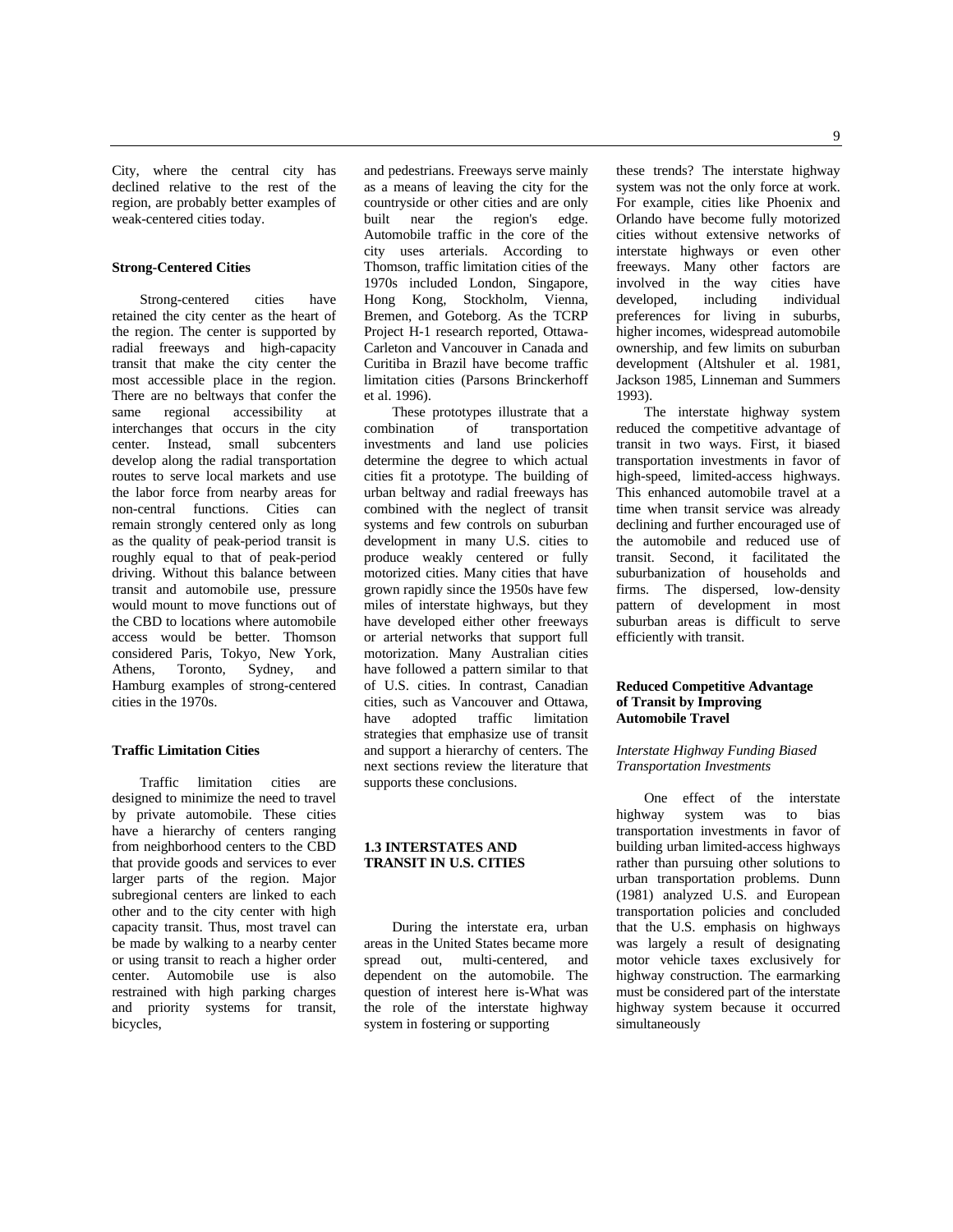with authorizing the interstate highways. Dunn argues that this earmarking of funds allowed the United States to build the best highway system in the world and created the powerful argument that car users pay their own way. It, however, meant that little was invested in other modes until the freeway revolts of the 1960s and 1970s focused attention on the environmental and social consequences of automobile use, including the decline in transit

services and use. The lack of balance in federal transportation funding was a key argument used in the 1964 Lyle Fitch report prepared for Congress urging federal support of transit. The report maintains that the Highway Trust Fund distorted transportation decisions by making funds available for highways but not for transit. Transportation decisions were made on a piecemeal basis rather than being based on a systemwide, multimodal analysis of problems and solutions (Lyle C. Fitch and Associates 1964).

The interstate highway funding formula also biased decisions in favor of the limited-access interstate highways. Congress set the funding formula for interstate highways at 90 percent federal and 10 percent state and local funds compared to 50 percent federal and 50 percent state and local funds for other federally aided highways. Meyer and GomezIbanez (1981) point out that this made interstate highways a more attractive investment to local areas, despite their higher costs, than construction or improvements in other projects eligible for federal aid. This funding formula created incentives to build interstate highways rather than invest in other highways, develop transit service, improve existing facilities, or consider other transportation alternatives. The construction of high-speed radial and beltway interstate highways encouraged use of the automobile.

#### *Interstate Highways Improved Automobile Travel*

The interstate highway system was intended to link cities with highspeed travel routes and to improve traffic flows in and around cities. Beltways were originally designed as part of the through traffic system, but they became the carriers of enormous amounts of local traffic as well (Payne-Maxie and Blayney-Dyett 1980). In city after city, as networks were completed, interstate highways became the most highly used urban routes. In 1991, the 131 federal aid urbanized areas with populations of 200,000 or more had 8,505 miles of interstate highways. These urban interstate highways carried 26 percent of daily vehicle miles of travel within the urbanized areas although they made up only 1.8 percent of total road mileage (Federal Highway Administration 1992).

In an assessment of the economic impacts of the interstate highway system, Louis Berger International (1995) reports that three of the primary impacts of the interstate highway system have been to reduce travel costs, improve safety, and increase connectivity of regions. The interstate highway system has increased traffic capacity and travel speeds. A 365-mile trip that took 10 hours in 1956 took only 8 hours on the interstate highway system in 1970, a 20 percent reduction in travel time. The travel cost reductions had widespread effects on the economy, lowering the cost of consumer goods and improving the<br>competitiveness of businesses. competitiveness Furthermore, the interstate highway system has half the accidents per mile compared with travel on other types of highways. Interstate highways are safer because of limited access and wide lanes designed for high-speed travel. Improved safety is one of the reasons that trucking has become reliable. In addition, the interstate highway system increased connectivity of

regions and metropolitan areas spurring a growth in trucking and shift in logistics, such as to just-intime deliveries.

Garrison and Souleyrette (1996) argue that transportation innovations that lower travel costs and increase connectivity, which the interstate highway system does, spur companion innovations. Transportation is essential for moving goods and people. Improved highways, for example, allowed the use of the larger trucks. This changed the nature of the warehousing industry by supporting the replacement of dispersed locations that<br>served multiple clients with multiple consolidated locations operated by individual retailers.

In urban regions, the interstate highway system has facilitated greater use of cars and trucks. Meyer and Gomez-Ibanez (1981) points out that the underpricing and overinvestment in peak-period highway capacity to downtowns encouraged the use of the automobile for these trips. But Kemp and Cheslow (1976) notes that improvements in travel conditions were often short-lived. Interstate highways created the expectation that there would be free-flowing traffic at high speeds at all times. The benefits to travelers were often less than expected because of latent demand. Some interstate highways rapidly became congested during peak periods because the improved travel conditions encouraged more travel or caused shifts in travel from other routes, times, or modes.

In an analysis of the politics of the interstate highway system, Rose (1990) finds that many people became disillusioned with the benefits of improved travel once they realized that interstate highways also had social and economic consequences that had not been factored in when the system was designed. He says,

> Without doubt, the net results of building a national freeway system included more rapid economic de-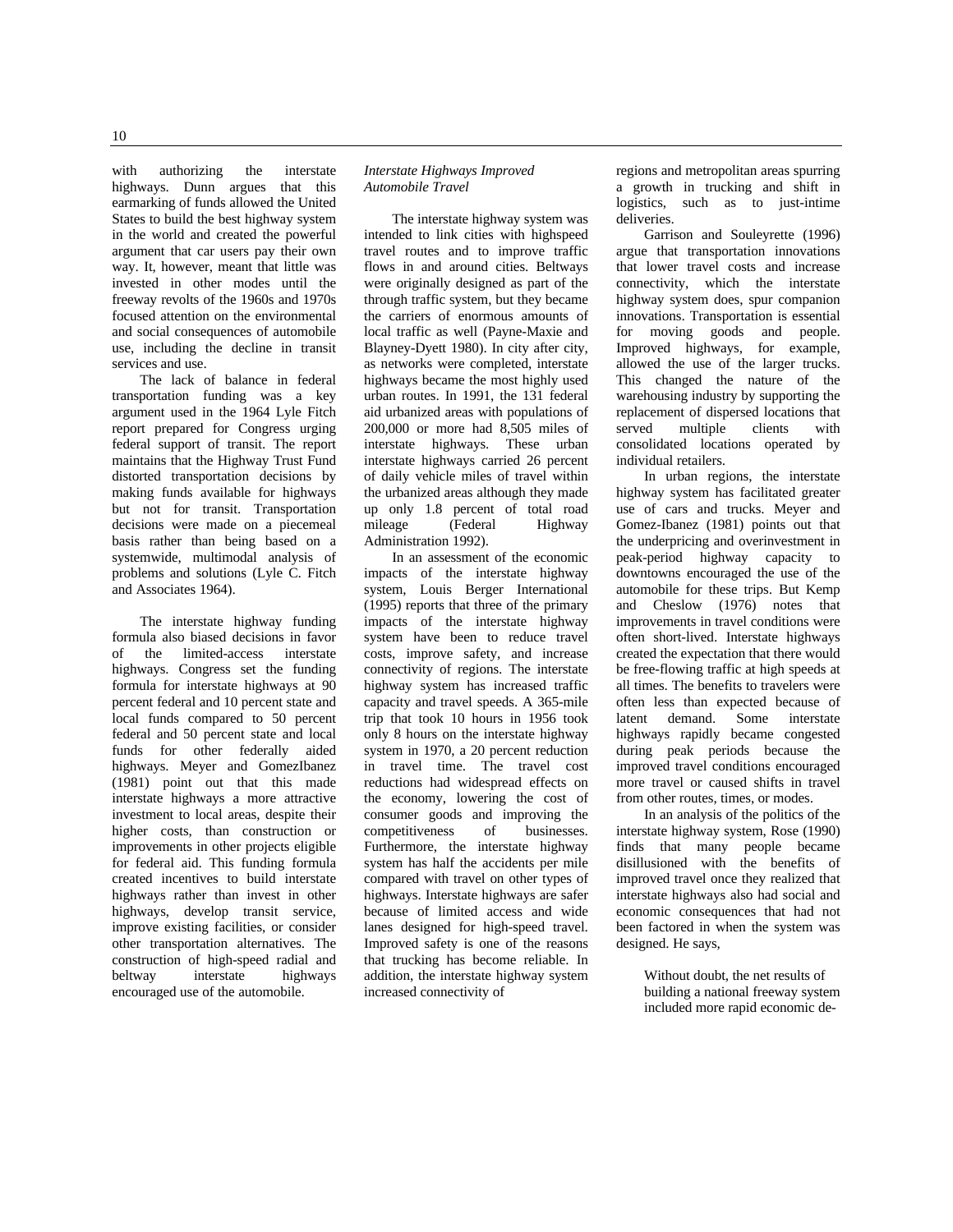11

velopment, enhanced speed and mobility for motorists and truck operators, and creation of an opportunity for millions of urban residents to relocate from central cities to suburban districts. By the mid-1960's, however, the frames of reference by which politicians, business leaders, and ordinary Americans judged the Interstate system began to change...In short, many Americans, including business and political leaders at both the local and national levels, were contending that economic development, transport efficiency, and suburban lifestyles no longer justified the social and physical destructiveness of the Interstate Highway System (pp. 101102).

One of the negative impacts of interstate highway building was to reduce the market for transit.

# *Interstate Highways Disadvantaged Transit Operations*

As noted previously, the improvements in automobile travel that interstate highways provided occurred at a time when few investments were being made in transit. Ridership was declining. Few private transit companies had the resources to invest in new equipment or expand services as urban areas grew. The improvements made in automobile travel only compounded transit's problems (Pucher 1995b).

Vuchic (1981) argues that this created a cycle of worsening transit conditions. Improved automobile travel led to fewer transit riders. Fewer riders produced less revenue and resulted in service reductions. This in turn caused further defections to the automobile. One way to avoid the downward slide of transit was to simultaneously invest in both modes to maintain a balance between them, as some Canadian and European cities did, but most U.S. cities in the 1950s

and early 1960s only invested in highway improvements.

Direct competition between interstate highways and transit occurred on only a few long-haul commuter rail or rapid transit routes in larger cities. This reduced peak and especially offpeak travel. Fares in the peak period could not be raised to compensate for fewer riders because of the competition with interstate highways, which also lacked peakperiod pricing. For bus operations, the primary effect of interstate highways was increased congestion within the CBD because of the larger number of cars arriving there. This lowered the speeds of buses, making them less attractive to their main market: short-haul trips. If parking was available, short distance riders began driving to work because of the time advantage (Jones 1985, St. Clair 1986).

# *Supported Suburbanization of Households and Jobs*

The second major effect of interstate highways on transit was to support the suburbanization of population and employment, which further eroded transit's market share. As a result of the dispersion of households and jobs, transit served the needs of fewer and fewer households. In 1990, the most common type of commuting trip (44 percent of all metropolitan commutes) began and ended in the suburbs. Only 20 percent of metropolitan commutes were from suburbs to the central city (Pisarski 1996). Meanwhile, transit has focused on bringing people to the CBD, where a smaller and smaller proportion of a region's workforce is employed.

Some researchers reach sweeping conclusions about the impact of the interstates on urban development and travel patterns. In his history of suburban development in the United States, Jackson (1985) says,

...the interstate system helped continue the downward spiral of public transportation and virtually guaranteed that future urban growth would perpetuate a centerless sprawl (p. 249).

# Muller (1995) states,

The maturing freeway system was the primary force that turned the metropolis inside out after 1970, because it eliminated the regionwide centrality advantage of the central city's CBD. Now *any* location on that expressway network could easily be reached by motor vehicle, and intraurban accessibility swiftly became an all-but-ubiquitous spatial good (pp. 43-43).

Other authors are more cautious. Louis Berger International's (1995) analysis of the economic impacts of interstate highways reported that no studies have conclusively shown that the interstate highway system has changed the way cities develop. Rather, studies such as the Payne-Maxie and Blayney-Dyett (1980) study on beltways have found that interstates supported dispersed development only when other factors like regional economic growth, favorable tax rates, and zoning for higher levels of development were also present. Altshuler et al. (1981) believed that the Interstate Highway Act was one of<br>many public policies that many public policies that "accommodate(d) and reinforce(d) the majority taste for lowdensity living and for automobility (p. 24)." It points out that postwar patterns of location and travel were laid down between 1945 and 1960, before any significant amount of urban interstate highway was built.

A recent review of the impacts of highways on land use by the Transportation Research Board (1995) takes the middle ground. It concludes that highway expansion did influence urban form, but only in conjunction with other societal forces and public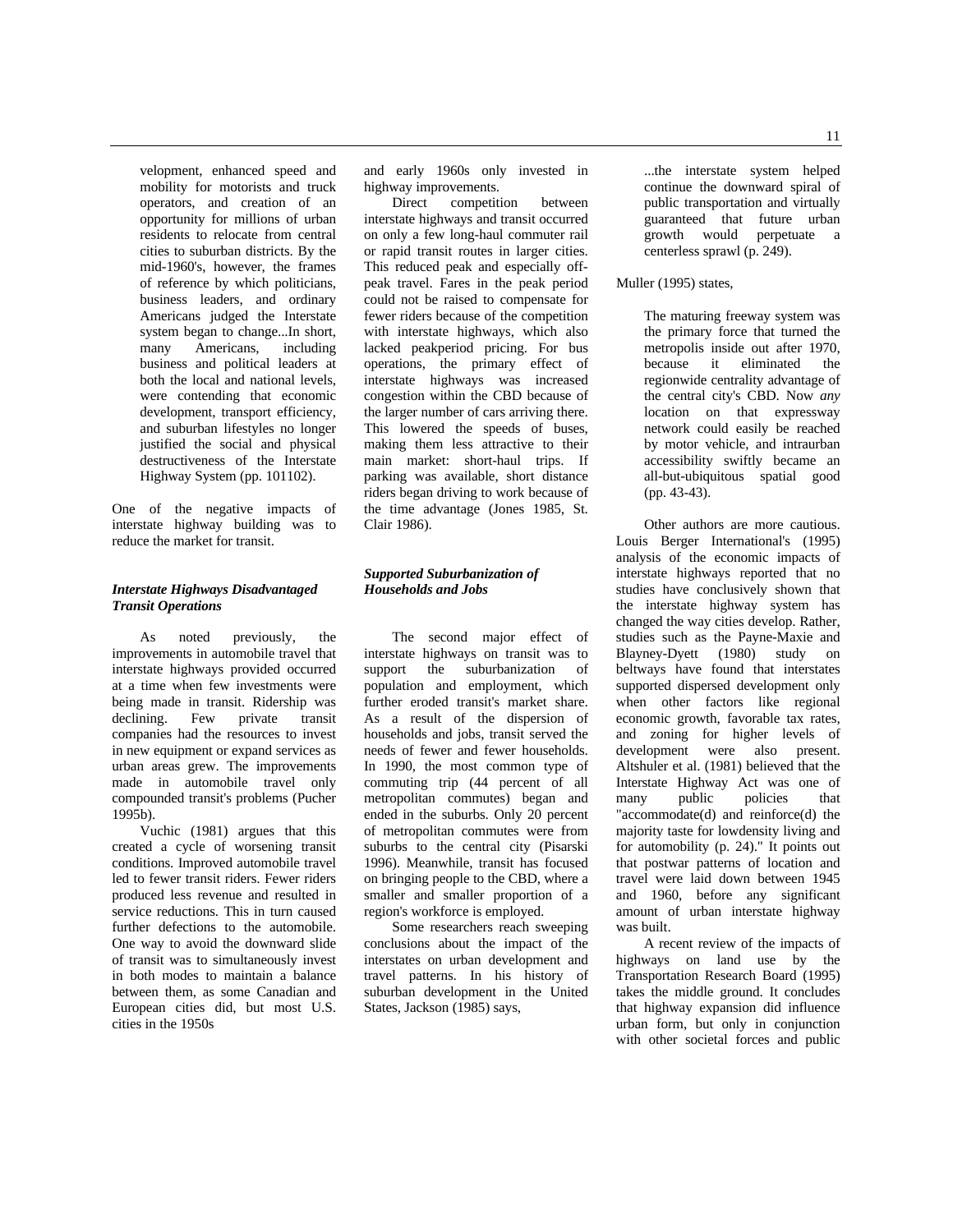• Early highway capacity expansions, such as construction of interstate highways, dramatically reduced travel costs and increased access to undeveloped land. Lower land costs enticed households and firms to move to areas on the urban fringe that had improved accessibility.

• Highway capacity expansions interacted with population growth, rising personal income, increased automobile ownership, decreased cost of transportation, and land use policies to channel the location of growth within metropolitan areas.

• Additions to the highway system made at the same time a<br>metropolitan area was growing metropolitan area was influenced the location of residential and employment development because the corridor where the investments were made became more attractive for development.

• Additions to highway capacity that reduced the cost of travel supported sprawl when other conditions also supported dispersed development. The effect was greatest when access to large tracts of rural land on the urban fringe was improved.

In sum, the study finds that building highways, including the interstate network, in urban areas improved accessibility to suburban and exurban locations, facilitating the development of housing and employment at the urban fringe, and encouraging the expansion of metropolitan areas. The highways did this by interacting with a variety of other factors that supported dispersed development.

#### **Interstate Highways Changed Urban and Suburban Accessibility**

Highway improvements that reduce the time of travel enhance the ease of movement between the places they connect. Some activities clustered in areas adjacent to the new interstate highways because the nodes and corridors of the system have high visibility and accessibility. Locating at these nodes and corridors can reduce the cost of inputs to production, expand the available pool of labor, or extend the range of customers who can access the location. Thus, interstate highway corridors and intersections give businesses a competitive advantage. Other activities with less need to agglomerate have spread out as accessibility has become ubiquitous. Households used the accessibility advantage of interstate and other highways to move away from central locations to larger homes and lots in the suburbs. If other factors supported development in the areas with improved accessibility, development may have occurred sooner or been of a different character than would have otherwise occurred (Downs 1982, Giuliano 1995, Louis Berger International 1995, Transportation Research Board 1995).

Suburban activity centers have developed near the intersections of interstate and other major highways. Offices and retailing that have the greatest need for access will pay the<br>most for these locations. most for these locations.<br>Manufacturing which also needs which also needs access to the roadway network for the flow of goods and workers, will locate nearby but not at the prime locations. The modern highway system has made the economies of business clustering together available in more locations than the streetcar system did. Thus, large cities have developed a number of specialized and general purpose

activity centers in addition to the traditional downtown (Deakin 1994, Moore and Thorsnes 1994).

Interstate highways have also<br>orted the building of supported the building of manufacturing plants in the suburbs where firms could take advantage of cheap land for spacious, one-story operations and ample loading and unloading areas. Interstate highways have given suburban manufacturing and warehousing advantages in moving goods and attracting workers. In addition, interstate highways have facilitated the development of suburban<br>industrial parks that provide industrial agglomeration economies and prestige locations within the suburbs (Muller 1981).

# *Interstate Highways Supported the Expansion of Metropolitan Areas*

Interstate highways expanded the area within a 30- to 40-minute commute of the CBD. This expanded the labor shed and market area of metropolitan areas and gave households and firms more choices about where to locate (Rose 1990, Louis Berger International 1995).

Carlino and Mills (1987) found that interstate highways supported metropolitan growth in the 1970s, but their analysis does not support the idea that suburbs grew at the expense of central cities. They did a simultaneous equation analysis of population and employment change in all U.S. counties in the 1970s and found that people and jobs moved to counties with more intense interstate highway networks. The largest impact was on total and manufacturing employment. Counties with double the square miles of interstate highways per square mile of land had about a 6.0 percent increase in total and manufacturing employment. Population grew somewhat less. A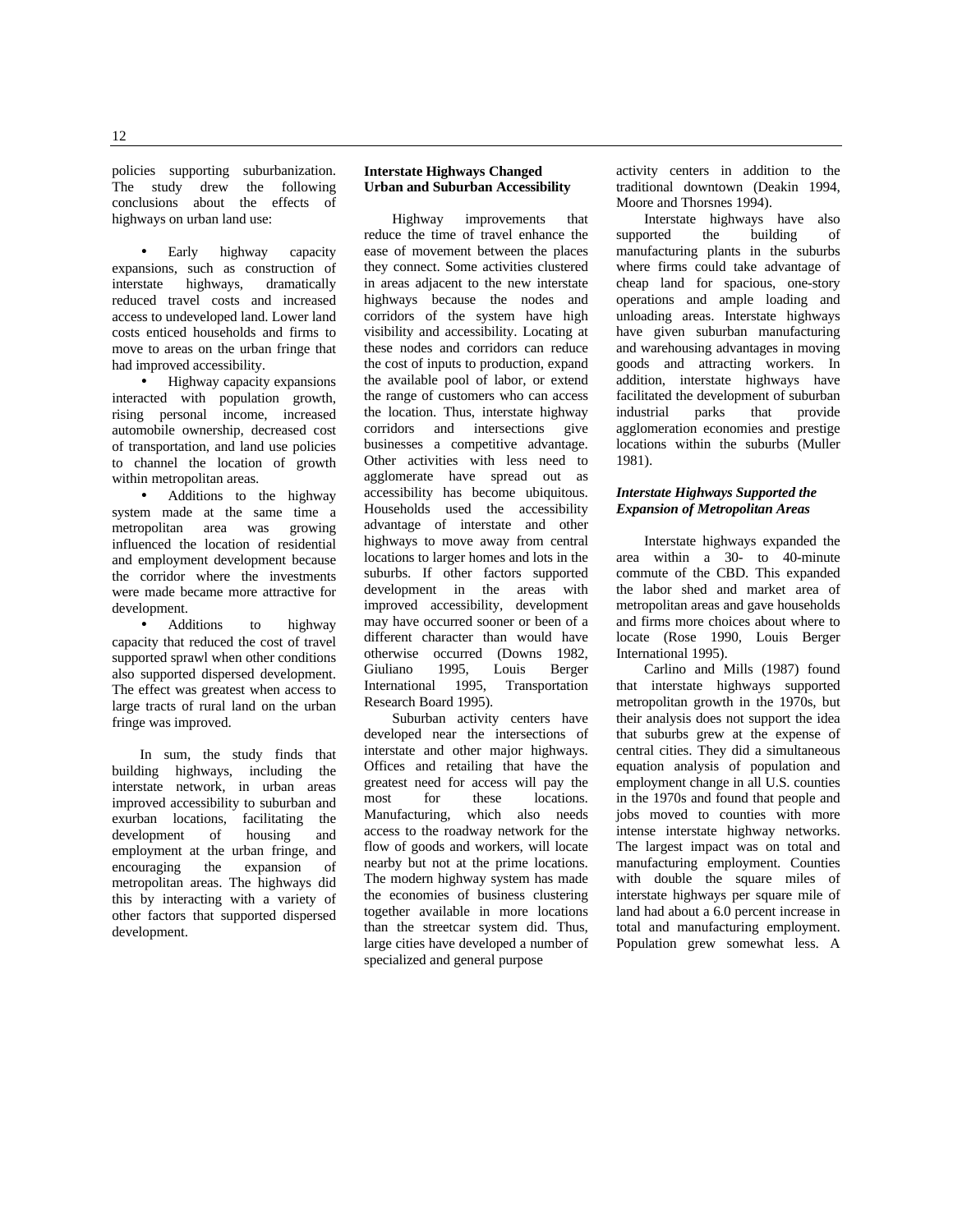doubling of interstate density increased population density on average by 2.8 percent. Interstate highways are densest in central counties, followed by suburban, adjacent nonmetropolitan, and nonadjacent nonmetropolitan counties. The growth effects of interstate highways, therefore, declined with distance from the central city. The authors view the growth in population and jobs in areas with more interstate highways as an unintended consequence of the interstate highway system.

Other studies by Humphrey and Sell (1975), Lichter and Fuguitt (1980), and Rephann and Isserman (1994) have also found that interstate highways helped expand metropolitan areas. They studied the effects of interstate highways on population and employment growth in nonmetropolitan areas and found that interstate highway effects were greater the closer the area was to a metropolitan area. Some of this population growth in counties adjacent to metropolitan areas was due to increased commuting to the metropolitan area and some to expanding service jobs within the nonmetropolitan county. Rephann and Isserman (1994) reports that adjacent nonmetropolitan counties began having higher population and retail growth immediately after interstate highway construction compared with similar counties without interstate highways. The counties retained this advantage for the period of the study (at least a decade) and also began attracting more manufacturing as the population grew. All of these studies leave open the question whether interstate highways caused new development or were built in the path of new development (Forkenbrock et al. 1990), although the Rephann and Isserman time series matched pair study provides more conclusive evidence that interstates directed development than other studies.

#### *Beltways and Radial Interstate Highways Changed Metropolitan Development*

Beltways and radial interstate highway links confer their accessibility advantages on different locations. Radial interstate highways improved access to the CBD as well as to areas along their routes. One expectation of radial interstate highways was that they would support CBDs by improving access from the homes of suburban workers and customers (St. Clair 198, Muller 1995). Little thought appears to have been given to how beltways would influence development when they were originally designed, but once they were built, people became concerned about how they were affecting the economic health of central cities (Payne-Maxie and Blayney-Dyett 1980).

The Interstate Highway Act accelerated the development of beltways by requiring bypass interstate highway segments that later were developed into full beltways. According to Muller (1981, 1995), locations along suburban beltways have the same regional accessibility as the CBD. This has weakened the economic position of the CBD and encouraged the development of suburban activity centers at the most accessible sites, frequently the intersection of two interstate highways.

The Federal Highway Administration and U.S. Department of Housing and Urban Development jointly sponsored a study of beltways in the 1970s to test the widespread assumption that beltway construction was undermining other federal efforts to support central cities. The beltway study used a statistical comparison of 27 cities with beltways and 27 cities without them and detailed case studies of eight beltway regions. The study found little support for the hypothesis of suburban gains at the expense of central cities. The study found no statistically significant

differences between beltway and nonbeltway cities in regional economic growth, rate of suburbanization, CBD retail sales, and residential development locations. Some differences between the two types of regions were detected, but the differences were small. The impacts of beltways included the following:

A small impact on employment, supporting a shift in jobs to the suburbs;

• A "one-time" effect on office location, drawing some offices out of CBDs; and

• A change in the location and timing of regional shopping malls, office parks, and industrial parks, but not the feasibility of these projects. Feasibility depended more on market conditions, land availability, and labor force locations.

The study further found that central cities could counter the negative effects of beltways with CBD<br>revitalization and economic revitalization development programs. In addition, in some cities, beltways supported the development of suburban centers at interchanges and thereby lessened the amount of strip development (PayneMaxie and Blayney-Dyett 1980).

Some observers think the primary impact of beltways was in the 1980s, the decade after the beltway study. Muller (1995) divides the freeway era into five periods with different patterns of growth in each period. The first period of Bedroom Communities occurred prior to interstate construction (1945-1955). This was the period of rapid suburban residential development after World War II. Next came Independence (1955-1965) when regional malls and office parks began developing in the suburbs. The jobs developed in the suburbs at this stage were mostly population-serving jobs. In the third stage of Catalytic Growth (1965-1980), hotels, restaurants, and offices began to cluster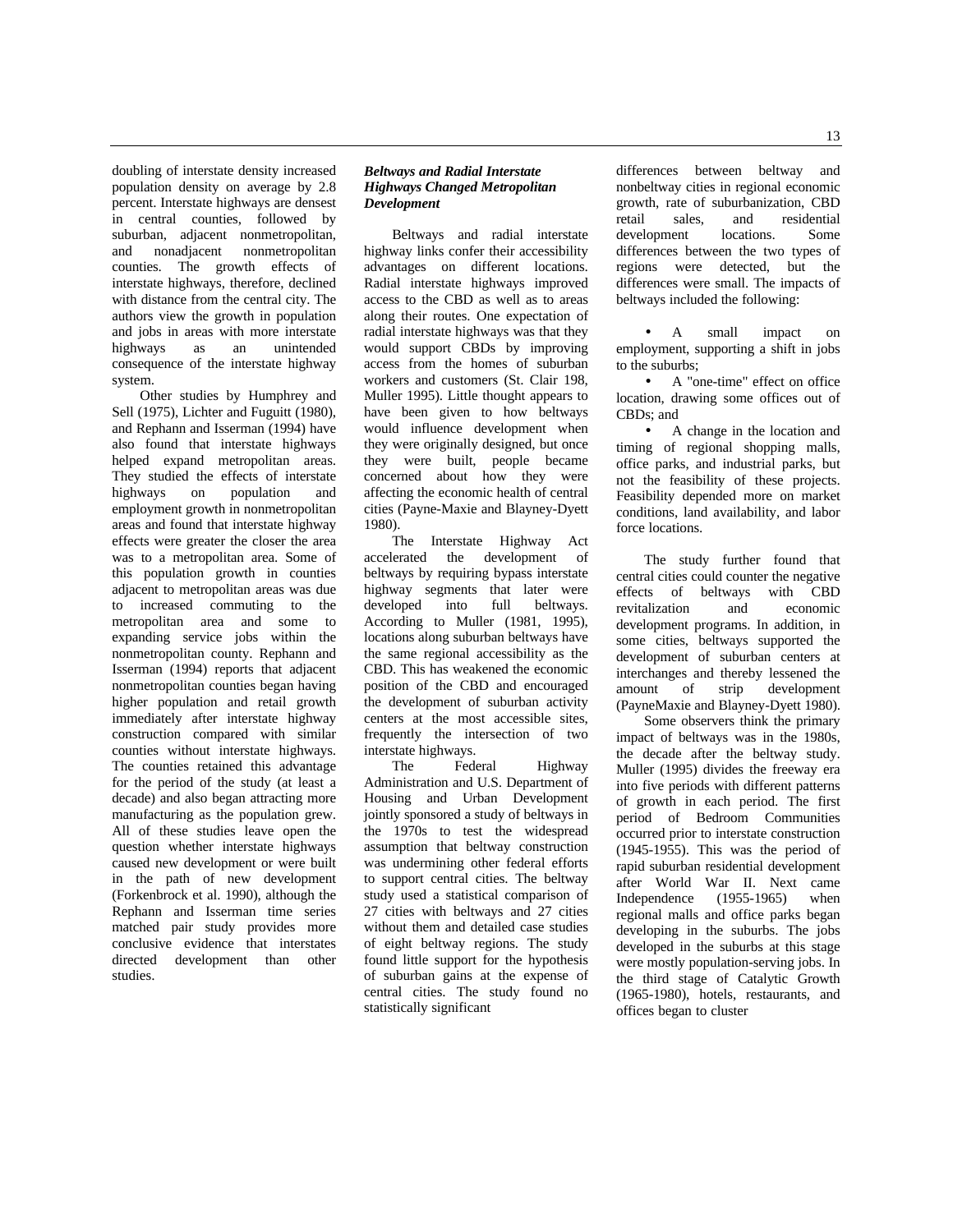around regional malls in suburban activity centers. In the 1980s, High Rise/High Technology growth was spurred by a rapidly expanding computer industry, which preferred suburban locations, and an expansion of the service industry. Suburban downtowns with high-rise office buildings developed. Finally, the 1990s offer Mature Urban Centers as suburban activity centers diversify with more cultural, social, and economic functions.

Hughes and Sternlieb (1988) suggests that it took a whole generation of living with interstate highways before developers realized that the intersections of beltways and radial interstate highways afforded the same accessibility advantages as the CBD. Thus, it was not until the 1980s, when most interstate highways were complete, that high-rise office development along the beltways took off. In the 1980s, the circumferential highway corridors and, to a lesser extent, the radial corridors became the<br>preferred locations for office locations for office development. In 1981, 51.4 percent of all office space in the 24 large metropolitan areas studied by The Office Network was in CBDs. By 1985, 56.5 percent was in the suburbs (defined as outside the CBDs). Furthermore, nearly two-thirds (63.5 percent) of office space under construction in 1985 was in the suburbs. Suburban offices were located on the interstate highway system or on other freeways to have access to a large, high-quality labor force. The 1980s' investments in suburban office corridors were also supported by the rapid growth of the service economy and tax laws that encouraged the development of offices.

#### *Conventional Transit Does Not Serve Suburban Development Well*

The Interstate Highway Act has indirectly affected the viability of

transit by facilitating a low-density pattern of residential development and the growth of multiple nuclei in the region. For the most part, transit service has not adapted to these trends. Most transit systems, including most new rail investments, have focused on the CBD. Suburban activity centers, in contrast, typically have poor transit access and nearly complete reliance on the automobile (Cervero 1985, 1989). There have been some efforts to develop transit to serve these new markets, including the development of express bus service and use of mini-<br>buses and vans to connect connect neighborhoods to conventional transit (Pucher 1995b). But overall, transit serves a declining share of metropolitan area trips because it does not provide convenient connections between most people's origins and destinations. Muller (1995) identifies the transportation challenge for most urban areas in the 1990s as figuring out how to provide mobility in a polycentric region.

#### **Conclusions About Interstate Highways and Transit in the United States**

The literature supports the following conclusions about the consequences of the interstate highway system on transit:

• Federal funding influenced transportation investment decisions. The funding formula for interstates and the dedication of gas taxes to highway building encouraged the building of urban interstates instead of considering other means of meeting metropolitan transportation needs.

• The interstate highway system improved vehicle travel times, for a period of time, increasing the attractiveness of driving relative to using transit and reinforcing a downward spiral of transit ridership and service.

The interstate highway system improved access to the developable land on the urban fringe, supporting dispersed, low-density development that is difficult to serve with conventional transit. Estimates of population growth induced by interstate highways are, however, low. A doubling of interstate highway mileage per square mile of the average county was associated with a less than 3 percent increase in population in the 1970s, holding constant other factors affecting population growth (Carlino and Mills 1989).

• Metropolitan market areas and labor sheds expanded into adjacent rural counties as interstate highways improved accessibility. The evidence suggests that population growth and population serving businesses first took<br>advantage of this improved advantage of this improved accessibility, followed by manufacturing firms using the decentralized workforce.

• Interstate highways facilitated the suburbanization of manufacturing, warehousing, and manufacturing, warehousing, and offices by supporting changes in production processes and logistics. As jobs moved to the suburbs, use of transit for work trips declined.

Once the interstate highway system was completed, suburban locations had the same regional accessibility as downtowns. Developers and businesses responded in the 1980s by building suburban downtowns with most if not all of the functions of CBDs. These downtowns, however, have little transit service and are nearly completely dependent on the automobile.

The net result is that improvements in access and travel from interstate highways combined with other factors, including limited investments in transit, to make most U.S. cities weakly centered or fully motorized. Radial interstate highways and transit systems helped the centers of weakly centered regions retain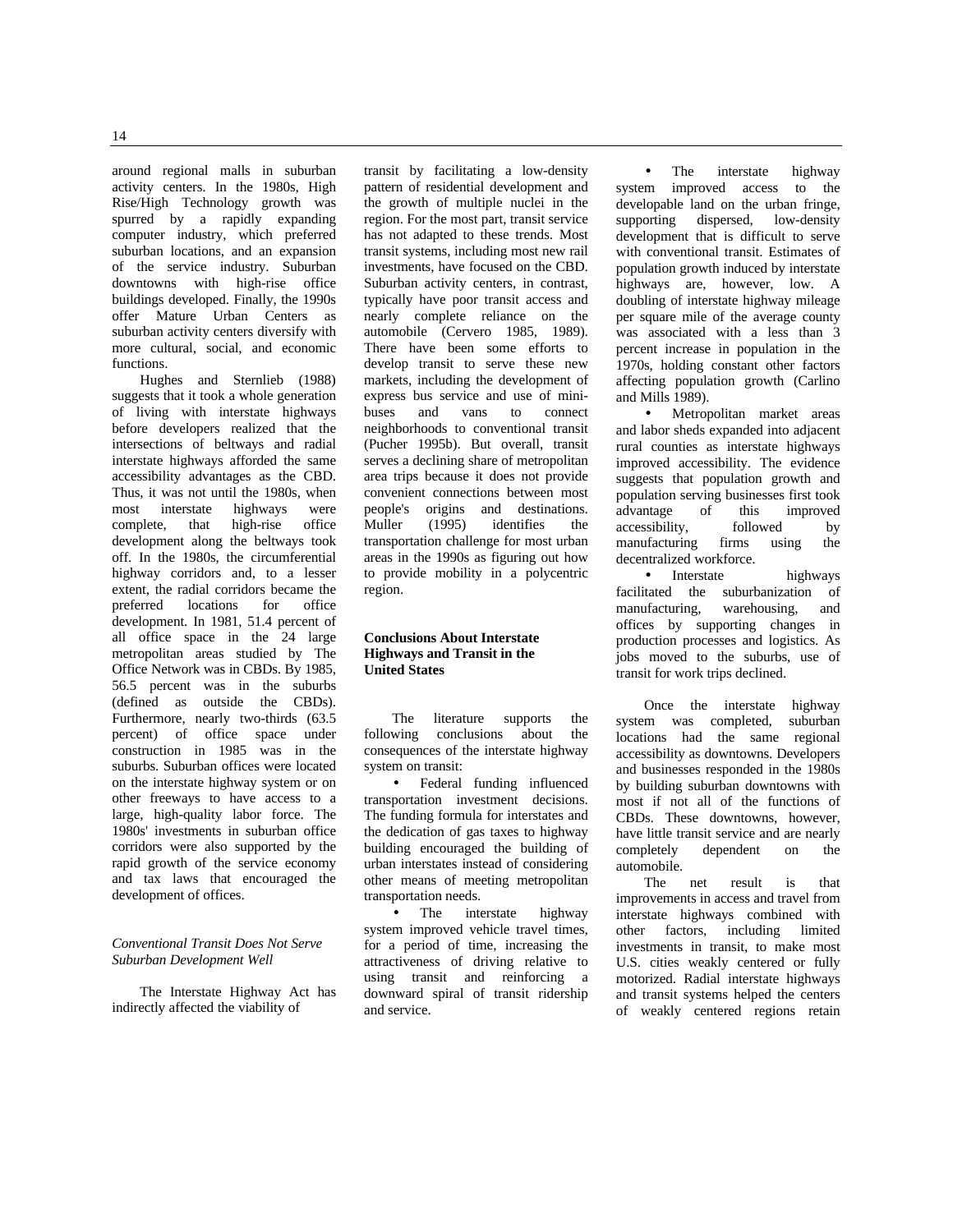some of their central functions, but these centers must compete with suburban activity centers at the interstate highway interchanges. Fully motorized cities have widely dispersed activities with the downtown being only one of many centers in the region. In both types of cities, transit cannot serve the majority of trips nearly as well as the automobile. As a result, most people who are able to drive do so.

Not every city in the developed world has taken this route. Some cities limited freeway building and invested in transit earlier to mitigate the effects of automobility.

# **1.4 INTERNATIONAL COMPARISONS**

Many observers note that cities in Canada, Australia, and Europe are following U.S. trends of rising automobile use and expanding suburban development, but these cities are not yet as spread out or as automobiledependent as U.S. cities. The older cities in these countries have a history of more compact development and greater reliance on transit, and some growing cities have developed around transit rather than the automobile. This section briefly reviews literature comparing transit use and limitedaccess highway building in U.S. cities and cities in these countries.

#### **United States, Australian, and European Comparisons**

\_\_\_\_\_\_\_\_\_\_\_\_\_\_\_\_\_\_\_\_\_\_\_\_\_

Newman and Kenworthy (1989) assembled a set of data on the transportation and land use characteristics of 10 large U.S. cities, the 5 largest Australian cities, and 12 major cities in Western Europe.<sup>1</sup> The data for 1980, summarized in Table 2,

shows that U.S. and Australian<br>metropolitan areas have similar areas have similar population and employment densities for the region as a whole, but the inner cities (the urbanized area prior to World War II) of the largest U.S. cities are slightly more dense than those in Australia. In contrast, the European cities are much more compact, with regional population densities about 4.5 times greater than in the United States and Australia, and regional employment densities about 5 times larger. In addition, European inner cities are more than twice as dense as those in the United States. A greater share of the population lives in the inner city in Europe, and fewer jobs have been suburbanized.

Despite the similar densities in the United States and Australia, Australians have somewhat higher rates of transit use. Europeans are much more likely to use transit. In the large U.S. cities, people use transit about once every 6 days. In Australia, people ride transit about once every 4 days, and in Europe, once every day. The proportion of metropolitan area workers using transit for work trips in Australia in 1980 ranged from 12.0 percent in Perth to 29.5 percent in Melbourne. In the United States, the range was from 2.2 percent in Phoenix to 28.3 percent in New York. In Europe, mode shares ranged from 14.0 percent in Amsterdam (where twice as many bicycle or walk) to 46.0 percent in Stockholm. The Newman and Kenworthy data includes a measure of total road mileage, but no measure of the miles of limited access highway development, which is of more interest for this study.

This table obscures some of the differences among cities in each part of the world. New cities like Phoenix and Perth have much lower densities and transit mode shares than older cities like Chicago and Sydney, which developed extensively before the automobile era.

Using gasoline consumption per capita as their primary measure of automobile dependence (other measures such as transit mode share were highly correlated with this measure), Newman and Kenworthy illustrate the relationship between automobile dependence and urban density. U.S. cities clustered at the high gasoline consumption, low density end of the scale, Australian cities are also lowdensity but use less gasoline, and European cities have much lower gasoline consumption and higher

density.<br>While While reviewers commend<br>Newman and Kenworthy for Kenworthy assembling data using consistent geographic definitions over time, they criticize the analysis for being simplistic. Critics question the validity of using gasoline consumption as the measure of automobile dependence, and they point out the lack of multivariate analysis of phenomena with many contributing factors (Gordon and<br>Richardson 1989, Gomez-Ibanez Gomez-Ibanez 1991).

# **European Cities Vary in Emphases on Transit and Highways**

Other analysis of European cities emphasize differences among them. Simpson (1994) reports that the experience with transit in Great Britain has followed the U.S. patterns, although a much less extensive system of limited-access highways has been built. As automobile ownership increased after World War II, the demand for roads increased. The response was a program of building "motorways" or freeways to adapt cities for the automobile. But a freeway revolt based on the social and environmental costs of freeway building led to the cancellation of this program in the early 1970s. Nevertheless, automobile ownership levels have continued to rise, and transit ridership has declined since the mid-

Newman and Kenworthy also have data on Toronto, Moscow, and three Asian cities, but this discussion omits them It is difficult to generalize from one city in Canada, and data from more cities is available elsewhere. The Asian and Russian cities are substantially different places from those covered in this review.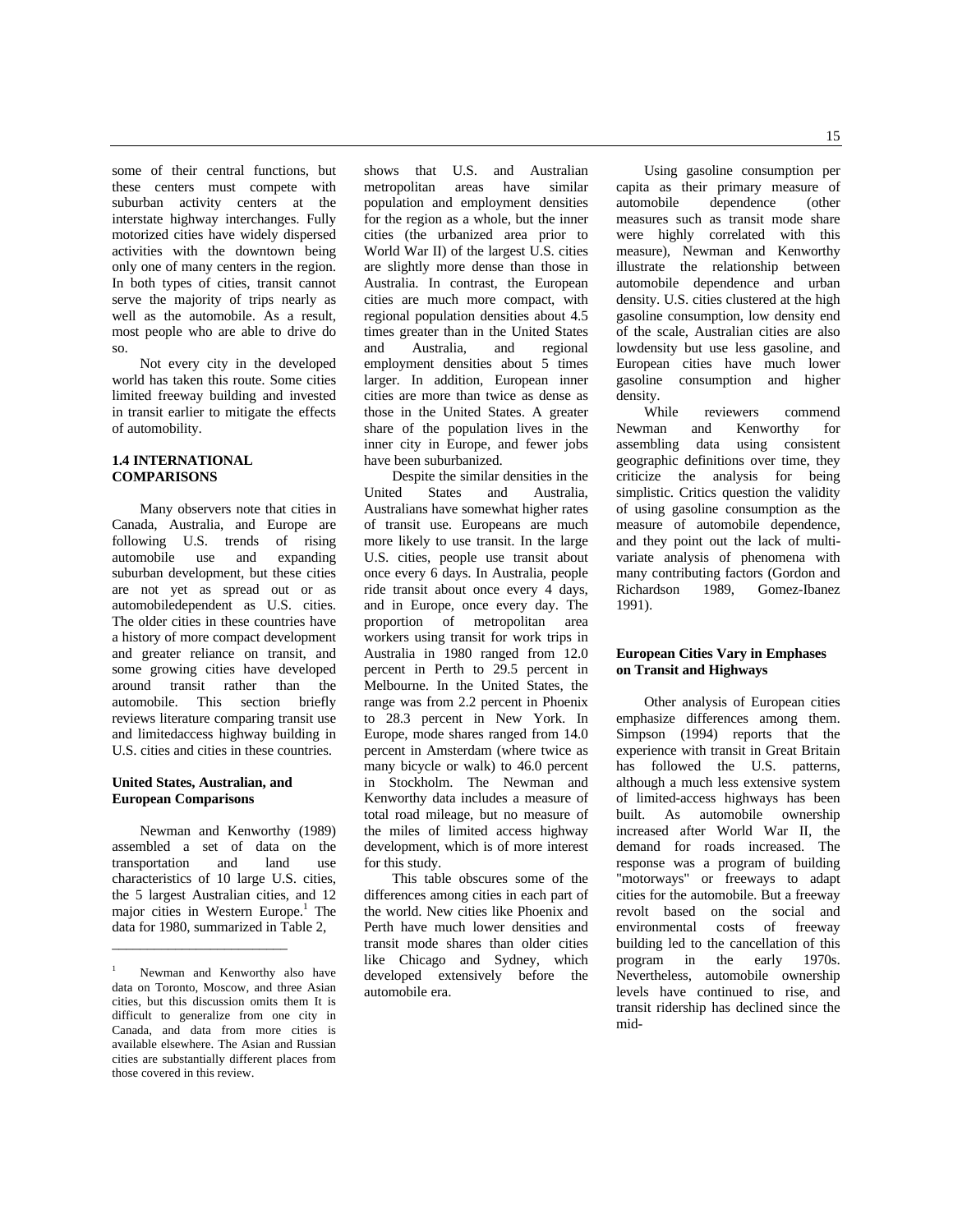|                           | U.S. Cities           | <b>Australian Cities</b> | <b>European Cities</b> |
|---------------------------|-----------------------|--------------------------|------------------------|
| Cities Included           | Boston; Chicago;      | Adelaide, Brisbane,      | Amsterdam, Brussels,   |
|                           | Denver; Detroit;      | Melbourne, Perth,        | Copenhagen, Frankfurt, |
|                           | Houston; Los Angeles; | Sydney                   | Hamburg, London,       |
|                           | New York; Phoenix;    |                          | Munich, Paris,         |
|                           | San Francisco;        |                          | Stockholm, Vienna,     |
|                           | Washington, DC        |                          | West Berlin, Zurich    |
| Metropolitan Density      |                       |                          |                        |
| (persons/hectare)         |                       |                          |                        |
| Population                | 14                    | 14                       | 54                     |
| Jobs                      | $\overline{7}$        | 6                        | 31                     |
| <b>Inner Area Density</b> |                       |                          |                        |
| Population                | 45                    | 24                       | 91                     |
| Jobs                      | 30                    | 27                       | 79                     |
| Outer Area Density        |                       |                          |                        |
| Population                | 11                    | 13                       | 43                     |
| Jobs                      | 5                     | 4                        | 17                     |
| Proportion of population  | 26.3%                 | 16.4%                    | 41.5%                  |
| in the inner area         |                       |                          |                        |
| Proportion of jobs in the | 36.3%                 | 41.3%                    | 59.9%                  |
| inner area                |                       |                          |                        |
| Transit mode split-work   | 11.9%                 | 19.0%                    | 34.5%                  |
| trips                     |                       |                          |                        |
| Automobile mode split-    | 82.9%                 | 75.7%                    | 44.2%                  |
| work trips                |                       |                          |                        |
| Bike/walk mode split-work | 5.3%                  | 5.2%                     | 21.0%                  |
| trips                     |                       |                          |                        |

**TABLE 2 Average values of urban form and transportation characteristics of major U.S., Australian, and European cities (1980)**

Source: Newman and Kenworthy 1989

16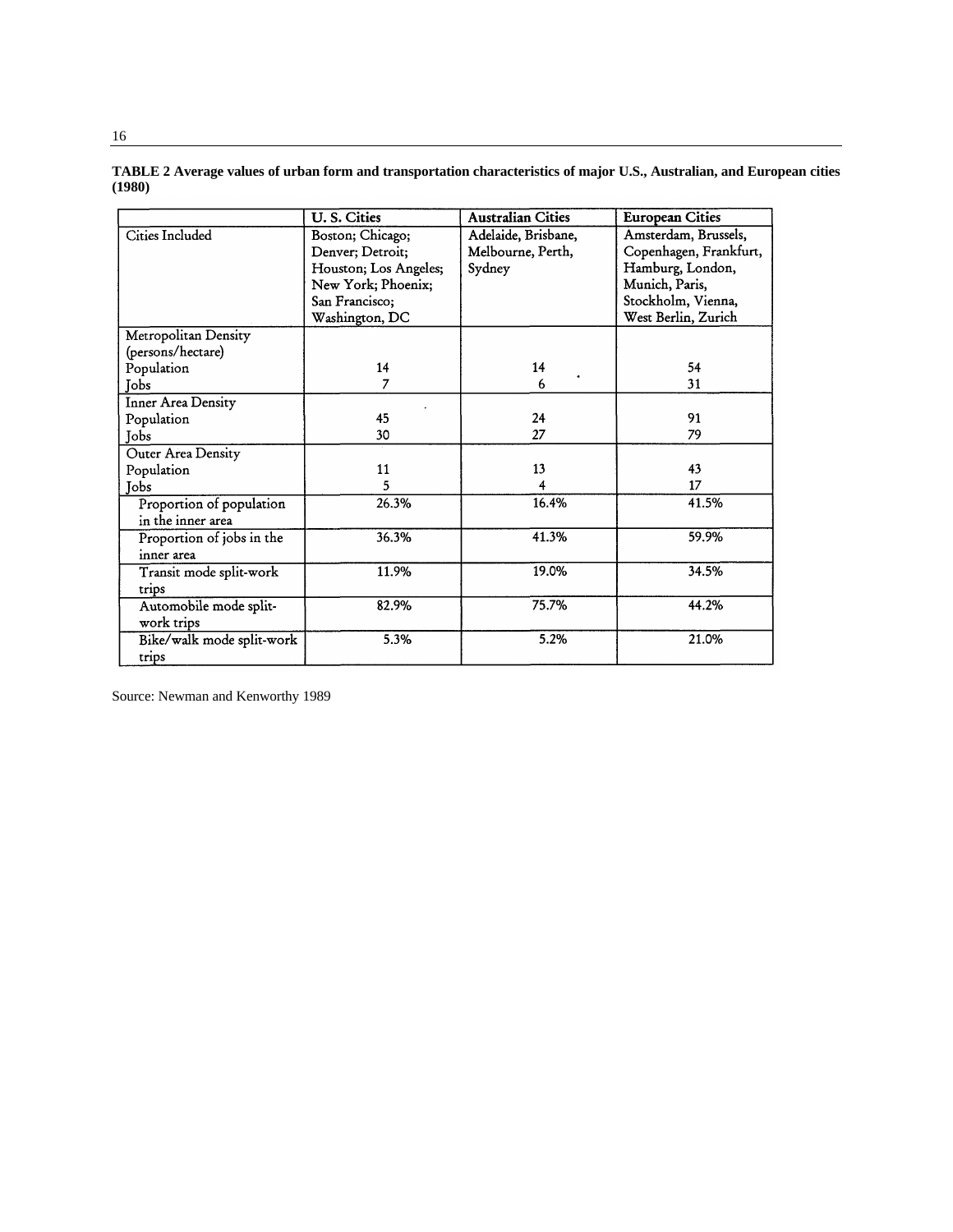based on the social and environmental costs of freeway building led to the cancellation of this program in the early 1970s. Nevertheless, automobile ownership levels have continued to rise, and transit ridership has declined since the mid1960s. Outside London, transit is largely viewed as a social service for those without cars. In 1985, transit was deregulated, and public funds for transit were reduced.

Simpson looks to German and Swedish cities that have integrated transit and land use planning as models of better ways to proceed. The cities of Hamburg and Stockholm, for example, have developed around rail transit axes. An integrated feeder bus and parkandride system brings people to the rail system. Land uses in the corridors are controlled to maximize the accessibility advantages provided by the transit investments.

Pucher and Kurth (1995) report that many German cities adapted to the automobile in the 1960s and 1970s when West Germany was building the Autobahn, the second largest freeway system in the world. Nonetheless, some German cities have limited automobile access to their centers and invested in transit despite rising incomes and automobile ownership rates. Cities such as Hamburg, Frankfurt, and Munich and even dispersed regions such as the Rhein-Ruhr have experienced increased transit ridership since 1985 as a result of new programs to encourage transit use. Automobile mode shares are actually declining in Munich and Freiburg where automobile use in the central cities is restricted by high parking costs and limited supply, pedestrian only zones, and other measures.

Hamburg was a leader in developing a transit system that even attracted the patronage of the affluent. Since the 1960s, transit ridership has grown by 14 percent while the population has been stable

and automobile ownership has increased. Other German, Austrian, Swiss, and Dutch cities have followed Hamburg's example of coordinating transit systems so that consumers have a single schedule, map, and ticket for a system with multiple modes and providers. In addition, the quality of transit service has been upgraded. These regions also offer highly discounted passes that make transit use competitive with automobile use and carry an "environmental" designation emphasizing the role of transit in helping solve environmental problems. The quality service and cheap fares that encourage transit use have required increased subsidies for transit, a major issue for governments cutting spending in many areas (Pucher and Kurth 1995, Pucher 1995b).

# **Canadian Cities Have High Rates of Transit Use and Few Freeways**

Canadian cities are often described as being more European than their U.S. counterparts. They have higher density, more land use regulation, higher rates of transit use, less highway development, and metropolitan governments (Ley and Bourne 1993).

Goldberg and Meyer (1986) compared the transportation systems of U.S. and Canadian cities in the late 1970s. They found that U.S. cities had more than 4 times as many freeway miles per capita as Canadian cities (1.3 miles of freeway per 1,000 persons in the United States compared with 0.3 miles in Canada.). On the transit side, Canadian cities had 2.5 times the service as U.S. cities (21.1 revenue miles per capita in Canada compared with 8.7 in the United States). Despite these differences in transportation investments, they also report that similarly sized cities in the United States and Canada had about the same rates of decentralization between 1950 and 1970, although the central areas of

Canadian cities remained more dense than those in the United States.

Perl and Pucher (1995) attribute the success of Canadian transit to Canadian governments' early investments in transit, which halted the post-World War II decline in use by 1960. By investing in transit earlier than U.S. cities did, Canadian cities had the easier task of maintaining ridership rather than trying to revive it as U.S. cities attempted in the 1970s. In addition, transit use was supported by a pattern of development in both urban and suburban areas, whereas in many U.S. cities, the suburbs grew while cities declined in population. The Canadian automobile-owning middle class had the option of living in either urban or suburban neighborhoods. In either case, it found transit convenient for getting to work in the CBD. Because freeway revolts halted most freeway construction in Canadian cities in the 1970s, transit remained more competitive with the automobile for work trips; however, Perl and Pucher are concerned that declining subsidies for transit during a period of fiscal austerity in the 1990s has reduced transit's competitive edge, which is reflected in declining ridership.

Bourne (1987) contends that there is a simultaneous relationship between the higher population densities of Canadian cities, limited mileage of freeways, and greater use of transit. He sees higher-density development as being a cause and an effect of high transit usage and limited freeway construction. Without high levels of<br>transit use, congestion could congestion overwhelm these dense centers. Because of high density, transit service was improved and the disruption of freeway building was avoided.

# **Conclusions About International Comparisons**

Europe and Canada provide examples of regions that have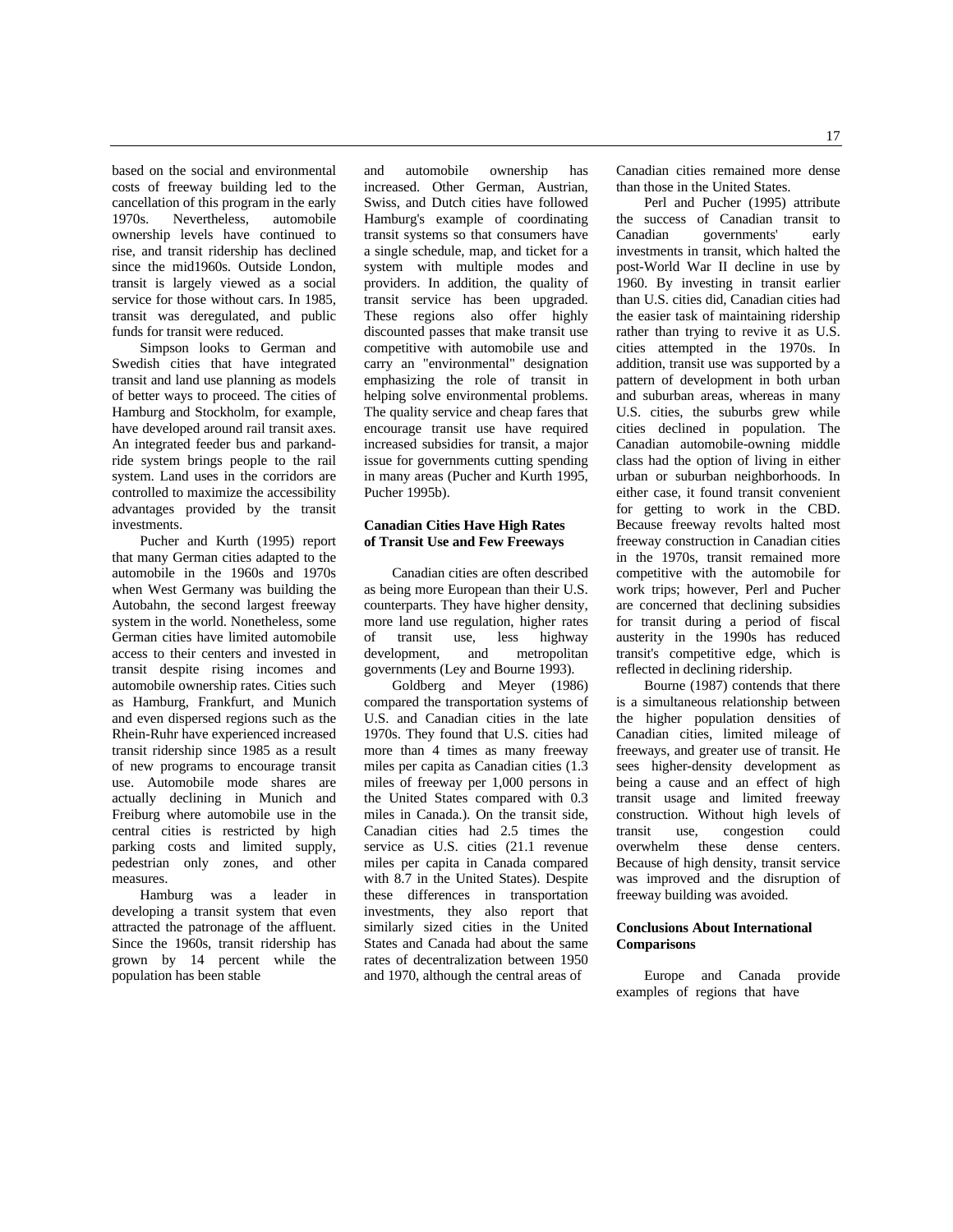excluded freeways from city centers while investing in transit systems and subsidizing transit operations. Many have also regulated land use patterns to support their investments in transit. Despite high standards of living and automobile ownership levels, transit is competitive with the automobile for many trips in these regions. These strongly centered or traffic limited cities contrast with the weakly centered and fully motorized cities in the United States where automobile use is high and transit is considered an inferior mode of travel.

Pucher and his colleagues (Pucher 1995a, 1995b; Perl and Pucher 1995) contend that public policy has played a strong role in shaping these alternative patterns of development. European and Canadian governments have adopted transportation policies that differ from the U.S. government's. These policy differences include the following:

• **The public role in transit provision.** European and Canadian cities have longer histories of public ownership and investment in transit. Governments upgraded transit systems in the 1950s and 1960s, when transit was still regarded as a private business in most U.S. cities. Early public investments helped maintain ridership. By the time public agencies took over U.S. transit operations, service and ridership had declined, and public agencies faced the daunting task of rebuilding transit use.

• **Decisions about adapting cities to the automobile** or limiting automobile use in cities. U.S. cities overwhelming have been adapted to or built for automobile use. The decision to include radial freeways as part of the interstate highway system was a major step in accommodating automobile use in the city. In contrast, many Canadian and European cities have decided that extensive automobile use is not compatible with other goals for their city centers. They have kept highspeed highways out of their central cities, relied on slower-speed arterials, and limited automobile use with high parking charges, controlled parking supplies, and traffic-calming programs.

• **Subsidization and taxation of automobile ownership and use.** European countries levy 4 to 10 times the taxes on automobile use than the United States does. In Europe, automobile taxation produces more revenue than is spent on roads. The ratio of automobile revenue to roadway costs ranges from 1.3 in Switzerland to 5.1 in The Netherlands. In contrast, user taxes pay only 60 percent of the roadway construction costs in the United States, largely because most local road construction is financed with general taxes. The high cost of automobile use in Europe makes transit a more competitive alternative.

• **Integrating land use planning with transportation investments.** Canadian and European cities have stronger land use controls than in the United States, and they have used this authority to organize development in ways that takes advantage of the accessibility provided by transit. City centers have retained a greater share of the region's jobs, subregional centers have been connected with transit, and even suburban development is more dense than in the United States. This land use pattern can be more efficiently served by transit than the lowdensity, dispersed pattern of most U.S. cities.

#### **1.5 CONCLUSIONS**

In the United States, the interstate highway system provided considerable funding for a specific solution to urban transportation problems. The federal funding formula encouraged states to build interstate highways as the solution to urban congestion. Building these highways reinforced a downward

spiral of transit service and use that was already underway and supported a pattern of development that is difficult to serve efficiently with transit. Most cities in the United States became weakly centered or fully motorized cities that are highly dependent on the automobile. Nevertheless, there have been some transit success stories in the United State during the interstate highway era both in cities with extensive interstate highways and in those that grew too recently to have received much interstate highway funding.

Canada and Germany provide examples of countries that took another course of action. Both have high standards of living, high automobile ownership levels, and increasingly suburbanizing populations. The countries built high-speed, limitedaccess freeways to connect cities, but limited these freeways within cities. Within urban regions like Vancouver, British Columbia; and Hamburg, Germany, the emphasis was on transit investments and supportive development patterns.

Further research is needed to determine why some U.S. cities have been successful in attracting riders to transit despite extensive automobility. What policies have these regions adopted and investments have they made that have mitigated the effects of interstate highway development? What lessons could be applied elsewhere? In addition, research is needed to understand the cultural, institutional, political, and economic factors that have contributed to the viability of transit in some places and its decline elsewhere. This research needs to look within the United States and beyond its borders to cities that have limited automobile use.

This research needs to carefully sort out the roles of the interstate highway system and of other factors on changes in transit service and use. In any social science research, causality is a difficult issue to resolve. The literature reviewed here often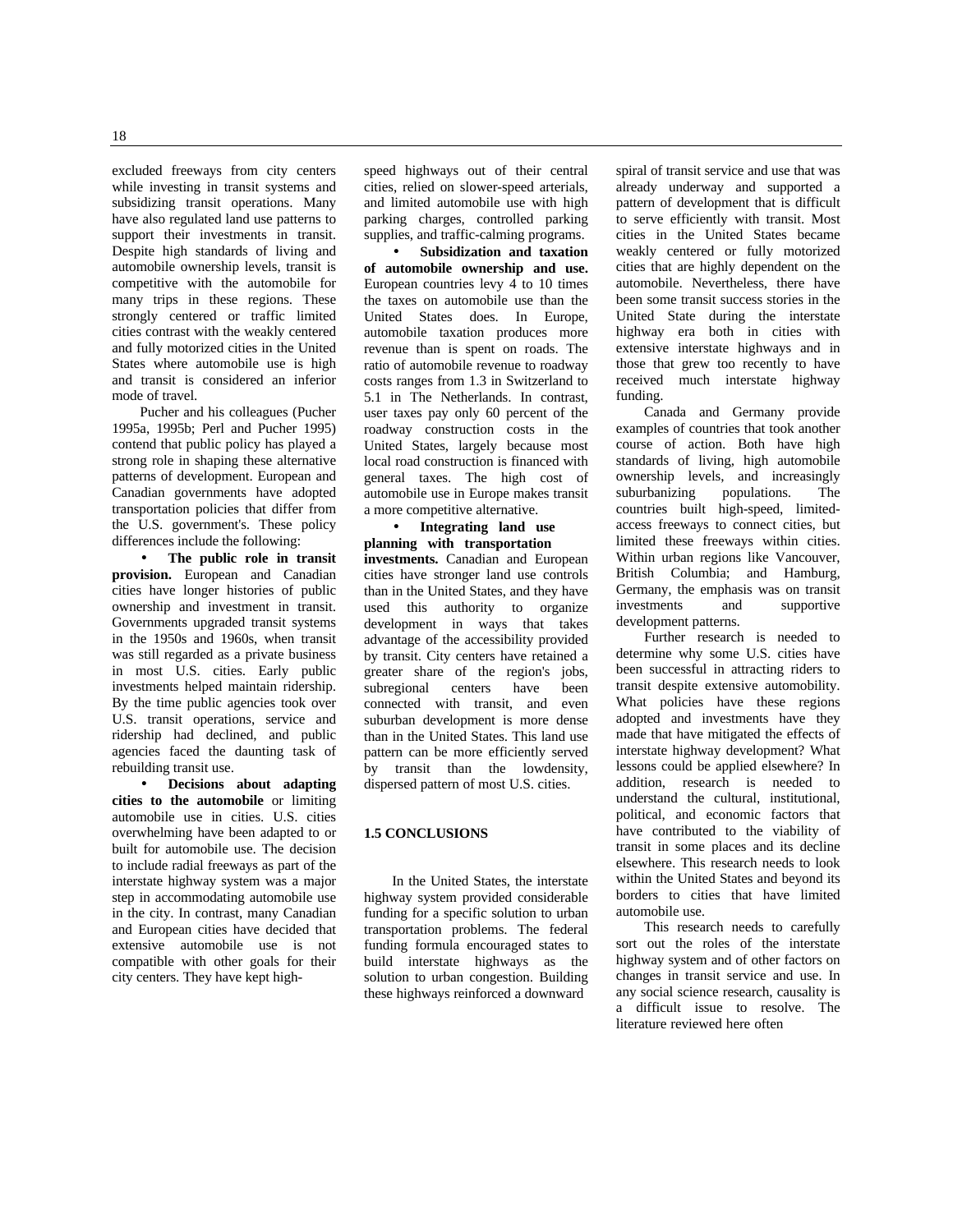assumed that interstate highways were an independent variable changing the dependent variable transit use. Yet there are usually competing explanations, contrary examples, and questions about which events preceded others that are not adequately addressed in the research.

Interstate highways were only one of many factors that contributed to the decline of transit, either directly by making driving more attractive or indirectly by facilitating suburban development. The literature has not clearly sorted out the role of the interstate highways relative to other factors. How much of the transit ridership decline was due to public neglect of transit in the 1950s and early 1960s, which probably would have occurred with or without the Interstate Highway Act, and how much was due to the increased attractiveness of automobile travel because of interstate highways? If the accessibility provided by interstate highways was a primary factor in the development of suburban downtowns in the 1980s, why does Garreau

(1991) find three existing and four emerging "edge cities" in Phoenix, a region with few interstate highways or other freeways? In other words, are interstate highways the key to making suburban locations as accessible as the city center or is it the more general provision of roads and widespread automobile ownership?

In addition, the literature has not clearly considered whether interstate highways were the cause or effect of other outcomes. Did building the interstate highways cause a decline in transit use or was a decline in transit use one of the reasons that more highways were needed? Did interstate highways cause suburbanization or were these highways a response to suburbanization? Most of the research reported here identifies associations between interstate highways and other outcomes but does not meet all the requirements of showing that interstate highways were a cause. It is particularly difficult to prove causality because transit was declining and households were suburbanizing

before any interstate highways were built. This makes it reasonable to contend that interstate highways were built to serve the new pattern of metropolitan development and to fill an existing desire for mobility. Yet, most researches frame the relationships in the opposite direction, saying that interstate highways caused suburbanization and the decline in transit use.

Research is needed that sorts out the sequence of events and identifies the multiple factors shaping the patterns of transportation and land use. The balance of this project will address some of these issues with case study analysis of selected cities in the United States, Canada, and Germany. The case studies, using cities with different policies regarding urban freeways and transit, will examine the outcomes these policies have produced. The study will also identify cultural, institutional, political, and economic factors that have contributed to transit viability in some regions and decline in others during the interstate highway era.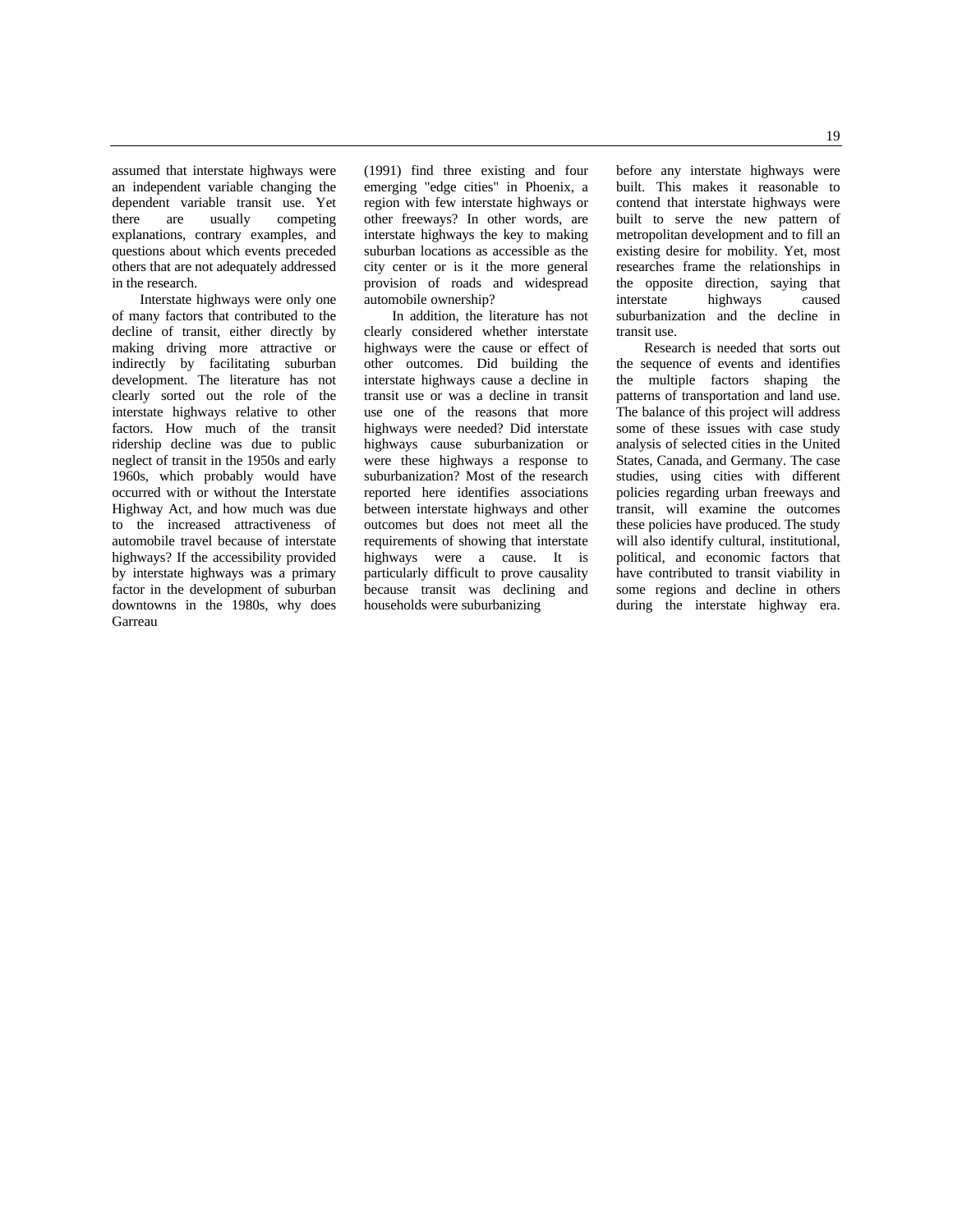#### **REFERENCES**

Altshuler, A., J. P. Womack, and J. R. Pucher, *The Urban Transportation System: Politics and Policy Innovation.* MIT Press, Cambridge, MA (1981).

Bourne, L. S., "Evaluating the Aggregate Spatial Structure of Canadian Households." *The Canadian Geographer,* Vol. 31 (1987) pp. 194-208.

Briggs, R., "Interstate Highway System and Development in Nonmetropolitan Areas." *Transportation Research Record 812,* Transportation Research Board, National Research Council, Washington, DC (1981) pp. 9-12.

Carlino, G. A. and E. S. Mills, "The Determinants of County Growth." *Journal of Regional Science,* Vol. 27, No. 1 (1987) pp. 39-53.

Cervero, R., *America's Suburban Centers.* Unwin Hyman, Winchester, MA (1989).

Cervero, R., *Suburban Gridlock.* Center for Urban Policy Research, Rutgers University, New Brunswick, NJ (1985).

Deakin, E., "Urban Transportation Congestion Pricing: Effects on Urban Form." *Transportation Research Board Special Report 242: Curbing Gridlock: Peak-Period Fees To Relieve Traffic Congestion.* Vol. 2.. National Academy Press, Washington, DC (1994) pp. 334-355.

Downs, A., "How Transportation Arteries Impact Land Value." in *Urban Transportation: Perspectives and Prospects* edited by H. S. Levinson and R. A. Weant, Eno Foundation, Westport, CT (1982).

Dunn, J. A., Jr., *Miles To Go: European and American Transportation Policies.* MIT Press, Cambridge, MA (1981).

Federal Highway Administration, *America's Highways, 1776-1976.* U.S. Department of Transportation, Washington DC (1977).

Federal Highway Administration, *Highway Statistics 1991.* U.S. Department of Transportation, Washington DC (1992).

Flink, J. J., *The Automobile Age.* MIT Press, Cambridge, MA (1988).

Forkenbrock, D. J., T. F. Pogue, N. S. J. Foster, and D.J. Finnegan, *Road Investment to Foster Local Economic Development.* The Public Policy Center, The University of Iowa, Iowa City, IA (1990).

Foster, M. S. "The Role of the Automobile in Shaping A Unique City: Another Look." In *The Car and The City,* edited by M. Wachs and M. Crawford, The University of Michigan Press, Ann Arbor, MI (1992) pp. 186-193.

Garreau, J., *Edge City: Life on the New Frontier.* Anchor Books, New York, NY (1991)

Garrison, W. L. and R. R. Souleyrette II., "Transportation, Innovation, and Development: The Companion Innovation Hypothesis." *The Logistics and Transportation Review,* Vol. 32, No. 1 (March 1996) pp. 5-38.

Giuliano, G., "Land Use Impacts of Transportation Investments: Highway and Transit." In *The Geography of Urban Transportation, 2nd* ed., edited by S. Hanson, The Guilford Press, New York, NY (1995) pp. 305-341.

Goldberg, M. A. and J. Mercer, *The Myth of the North American City.* University of British Columbia Press, Vancouver (1986).

Gomez-Ibanez, J. A., "Global View of Automobile Dependence." *Journal of the American Planning Association,* Vol. 57 (1991) pp. 376-379.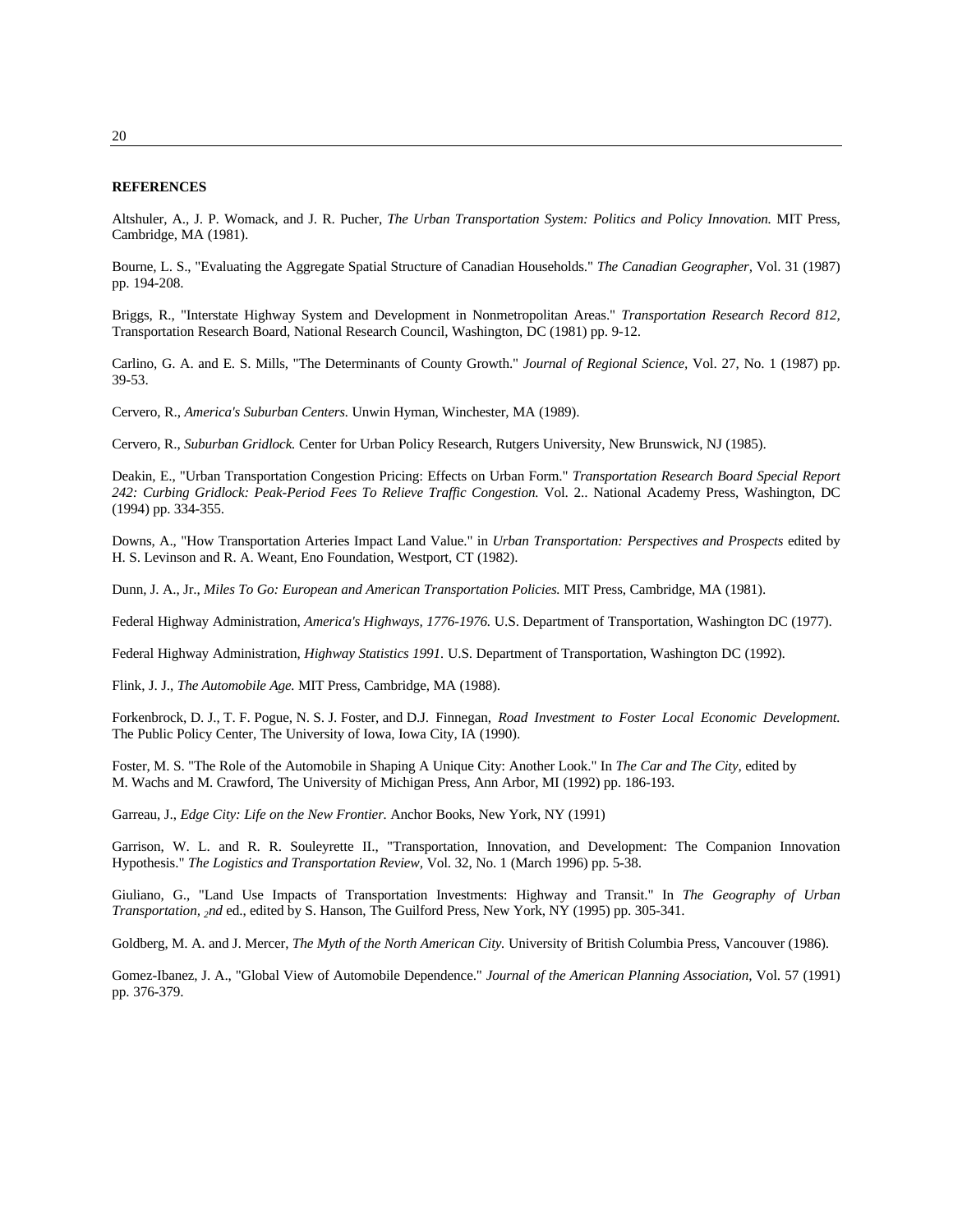Gordon, P. and H. W. Richardson, "Gasoline Consumption and Cities: A Reply." *Journal of the American Planning Association,* Vol. 55 (1989) pp. 342-346.

Hinton, G. W., "The Rise and Fall of Monopolized Transit." In *Urban Transit: The Private Challenge to Public Transportation,* edited by C. A. Lave, Ballinger Publishing Co., Cambridge, MA (1985) pp. 31-48.

Hughes. J. W. and G. Sternlieb. "The Suburban Growth Corridor." In *America's New Market Geography: Nation, Region and Metropolis,* edited by G. Sternlieb and J. W. Hughes, Center for Urban Policy Research, Rutgers University, New Brunswick, NJ (1988) pp. 277-288.

Humphrey, C. R. and R. R. Sell, "The Impact of Controlled Access Highways on Population Growth in Pennsylvania Nonmetropolitan Communities, 1940-1970." *Rural Sociology,* Vol. 40, No. 3 (1975) pp. 332-343.

Jackson, K. T, *Crabgrass Frontier: The Suburbanization of the United States.* Oxford University Press, New York, NY (1985).

Jones, D. W., Jr., *Urban Transit Policy: An Economic and Political History*. Prentice-Hall, Inc., Englewood Cliffs, NJ (1985).

Kemp, M. A. and M. D. Cheslow, "Transportation." In *The Urban Predicament,* edited by W. Gorham and N. Glazer, The Urban Institute, Washington, DC (1976).

Ley, D. F. and L. S. Bourne, "Introduction: The Social Context and Diversity of Urban Canada." In *The Changing Social Geography of Canadian Cities,* edited by L. S. Bourne and D. F. Ley, McGill-Queen's University Press, Montreal, PQ (1993) pp. 330.

Lichter, D. T. and G. V. Fuguitt, "Demographic Response to Transportation Innovation: The Case of the Interstate Highway," *Social Forces,* Vol. 59, No. 2 (1980) pp. 492-512.

Linneman, P. D. and A. A. Summers., "Patterns and Processes of Employment and Population Decentralization in the Untied States, 1970-87." In *Urban Change in the United States and Western Europe: Comparative Analysis and Policy*, edited by A. A. Summers, P. C. Chesire, and L. Senn, The Urban Institute Press, Washington, DC (1993).

Louis Berger International, Inc., *Transportation Investment and Economic Expansion: Case Studies,* National Cooperative Highway Research Program, Project 20-7, Task 59, Transportation Research Board, National Research Council, Washington, DC (October 1995) (published report available from AASHTO).

Lyle C. Fitch and Associates, *Urban Transportation and Public Policy.* Chandler Publishing Co., San Francisco, CA (1964).

Meyer, J. R. and J. A. Gomez-Ibanez, *Autos Transit and Cities.* Harvard University Press, Cambridge, MA (1981).

Moon, H. E., Jr., "Interstate Highway Interchanges as Instigators of Nonmetropolitan Development." *Transportation Research Record 1125* (1987) pp. 8-14.

Moore, T. and P. Thorsnes, *The Transportation/Land Use Connection: A Framework for Practical Policy*. Planning Advisory Service Report Number 448/449, American Planning Association, Chicago, IL (1994).

Muller, P. O., "Transportation and Urban Form: Stages in the Spatial Evolution of the American Metropolis." In *The Geography of Urban Transportation, 2nd* ed., edited by S. Hanson, The Guilford Press, New York NY (1995) pp. 26-52.

Muller, P. O., *Contemporary Suburban America.* University of Miami, Miami, FL (1981).

Newman, P. W. and J. R. Kenworthy, *Cities and Automobile Dependence: A Sourcebook.* Avebury Technical, Aldershot, Hants., U.K. (1989).

Owen, W., *The Metropolitan Transportation Problem,* rev. ed. The Brookings Institution, Washington, DC (1966).